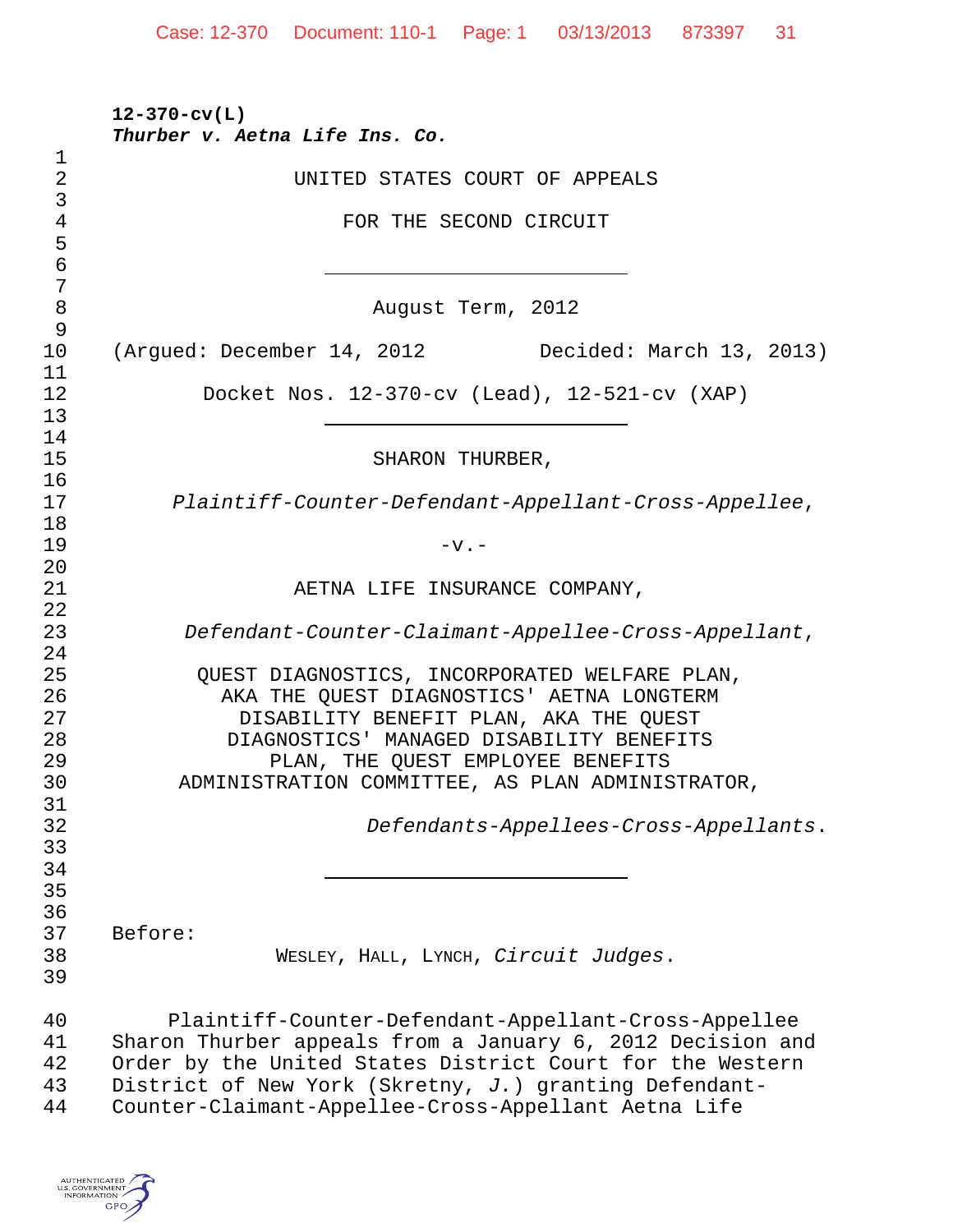Insurance Company's motion for summary judgment on the issue of whether the insurer improperly denied Thurber long-term disability benefits under ERISA. Thurber argues that the district court used the wrong standard of review and further erred by upholding Aetna's decision denying her long-term disability benefits. Because Aetna's reservation of 7 discretion was sufficient to compel use of the arbitrary and<br>8 capricious standard of review, we AFFIRM the district capricious standard of review, we AFFIRM the district court's grant of summary judgment to Aetna on its denial of benefits.

 Aetna cross-appeals the portion of the district court's Decision and Order denying Aetna's motion for summary judgment on its counterclaim for equitable restitution of overpaid short-term disability benefits. Aetna argues that 15 the plan language gave it the right to seek reimbursement of<br>16 overpaid benefits pursuant to 29 U.S.C. § 1132(a)(3). What overpaid benefits pursuant to 29 U.S.C.  $\S$  1132(a)(3). What qualifies as "appropriate equitable relief" under ERISA is an open question in this Circuit. We now hold that Aetna's action seeking return of overpaid benefits was properly brought under 29 U.S.C. § 1132(a)(3) as an equitable counterclaim. We REVERSE the district court's denial of summary judgment on the counterclaim.

| 24 |                                               |
|----|-----------------------------------------------|
| 25 |                                               |
| 26 |                                               |
| 27 | LISA BALL (Christen Archer Pierrot, Andrew P. |
| 28 | Fleming, on the brief) Chiacchia & Fleming,   |
| 29 | Hamburg, NY, for Plaintiff-Counter-Defendant- |
| 30 | Appellant-Cross-Appellee.                     |
| 31 |                                               |
| 32 | MICHAEL H. BERNSTEIN (John T. Seyberg, on the |
| 33 | brief), Sedqwick LLP, New York, NY, for       |
| 34 | Defendant-Counter-Claimant-Appellee-Cross-    |
| 35 | Appellant and Defendants-Appellees-Cross-     |
| 36 | Appellants.                                   |
|    |                                               |
| 37 |                                               |
|    |                                               |
| 38 |                                               |
|    |                                               |
| 39 |                                               |

AFFIRMED IN PART AND REVERSED IN PART.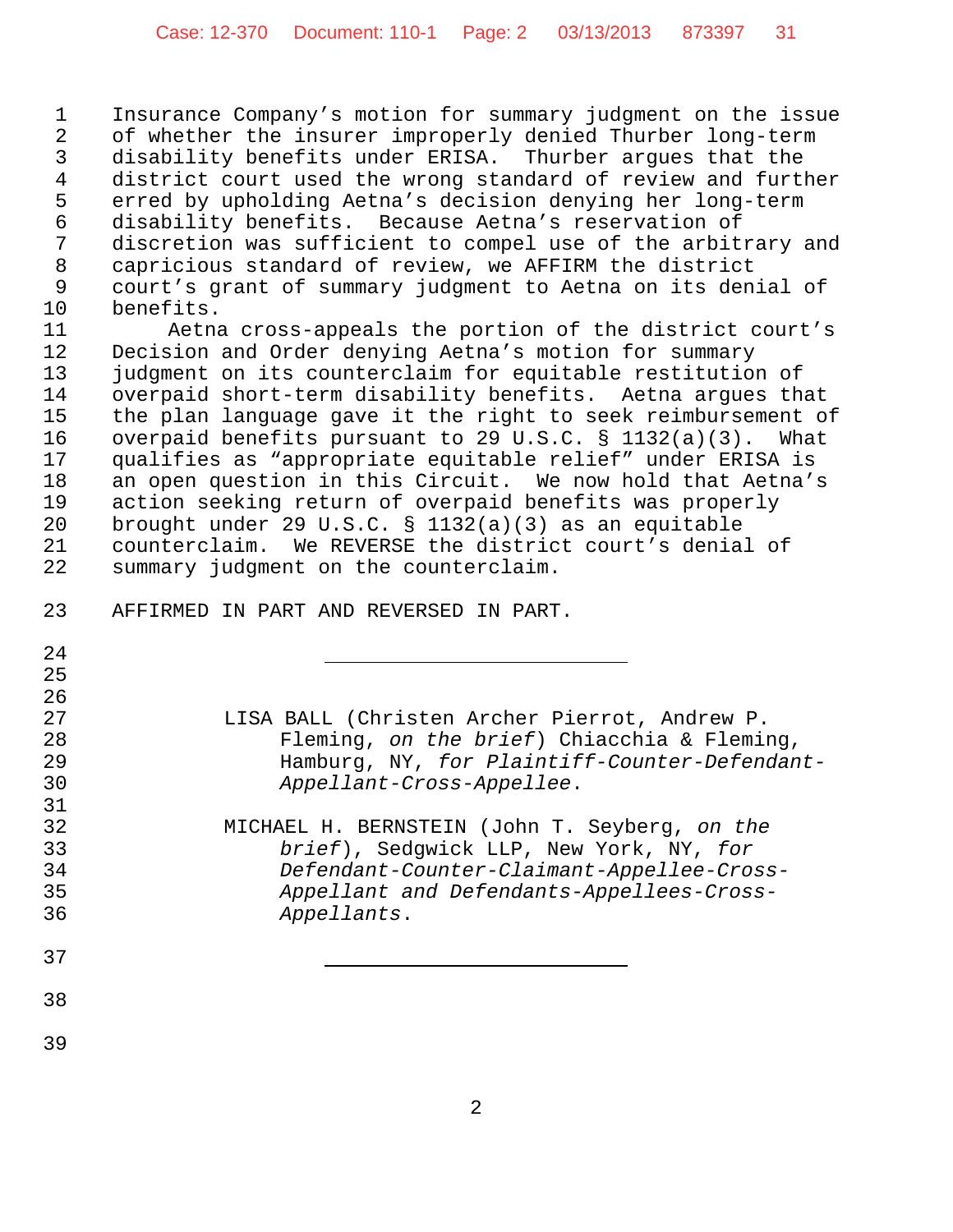WESLEY, *Circuit Judge*:

## **Background**

| $\mathbf{3}$   | Sharon Thurber worked at Quest Diagnostics ("Quest") as      |
|----------------|--------------------------------------------------------------|
| $\overline{4}$ | a client services representative from 1993 through August    |
| 5              | 15, 2007. As a full-time Quest employee, Thurber was         |
| 6              | enrolled in Quest's Employee Retirement Income Security Act  |
| 7              | (ERISA) disability benefits plan, administered by Aetna Life |
| 8              | Insurance Company ("Aetna"). Under the plan, Thurber was     |
| 9              | entitled to long-term disability benefits if a disabling     |
| 10             | condition rendered her unable to perform the material and    |
| 11             | substantial duties of her occupation. According to           |
| 12             | Thurber's supervisor, her position as a client services      |
| 13             | representative consisted of sitting for approximately 80% of |
| 14             | her shift and alternately standing and walking a short       |
| 15             | distance for the remaining 20% of the time.                  |
|                |                                                              |

 In 1983, Thurber broke both of her legs in a car accident; her right leg is shorter than her left leg as a result. On or about August 17, 2007, Thurber was involved in another car accident, in which she hit a cement barrier twice while driving on the New York State Thruway. She has not worked since that accident. Aetna approved Thurber's initial claim for short-term disability benefits for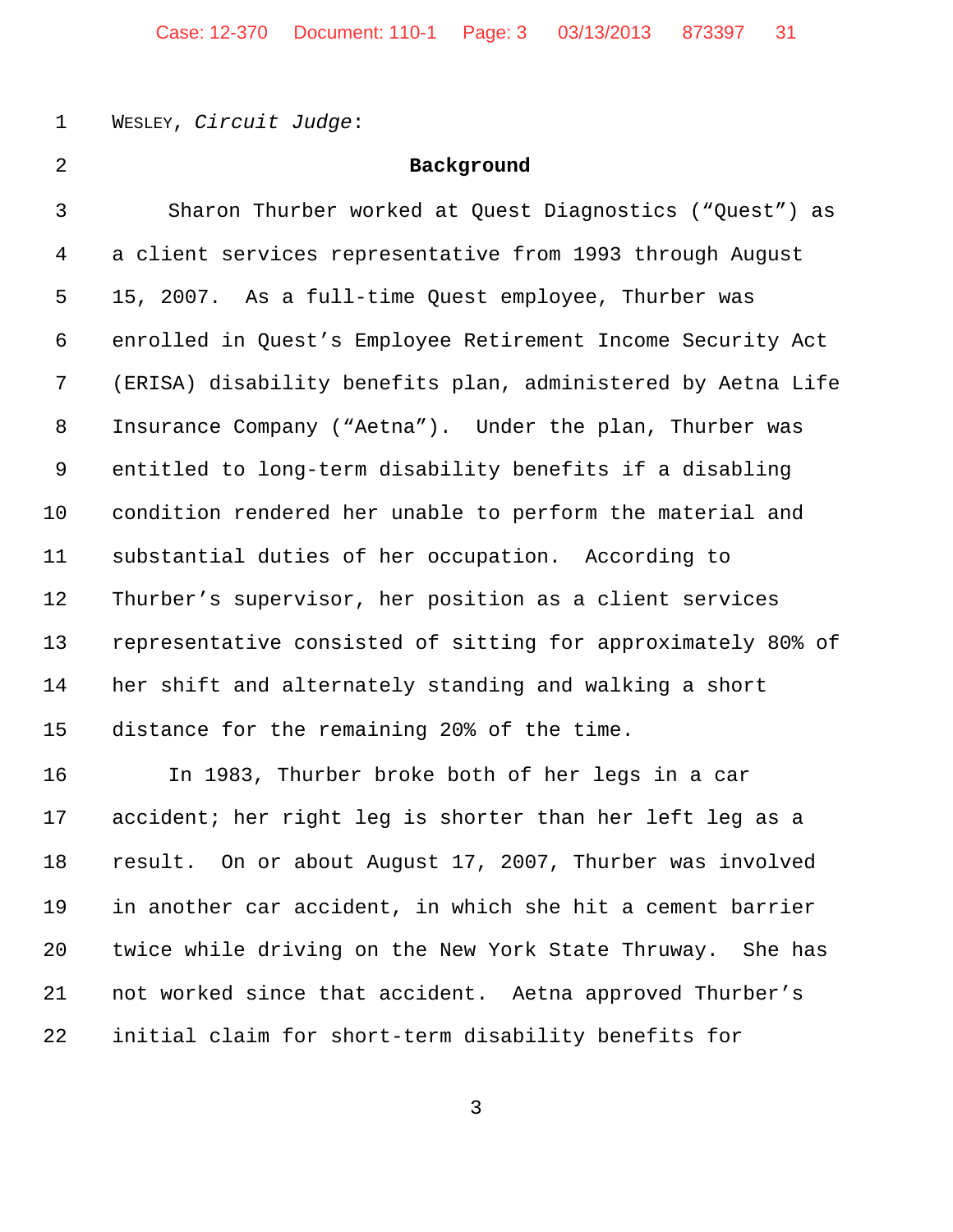"traumatic arthritis in both knees." She received short- term disability benefits for six months, ending on February 20, 2008.

 Thurber then submitted a claim for long-term disability benefits. At this time, she informed Aetna that she had received "other income" in the form of no-fault insurance payments of \$1,202.32 per month while receiving short-term disability benefits from Aetna. Under the plan, Aetna "may" reduce short- or long-term disability benefits if a beneficiary receives "Other Income Benefits," including no- fault insurance payments. (AR 198.) In addition, any "[i]ncome earned from a part-time return to work at Quest . . . will result in a reduction" of benefits. (*Id.*) The plan also authorizes Aetna to: (1) require the return of overpayments; (2) cease paying benefits until overpayments are recovered; (3) pursue legal action to recover overpayments; or (4) "[p]lace a lien . . . in the amount of the overpayment on the proceeds of any other income." (*Id.* at 201.)

 In support of Thurber's claim for long-term disability benefits based on her "intermittent, unpredictable pain," Thurber's orthopedist, Dr. Michael T. Grant, completed a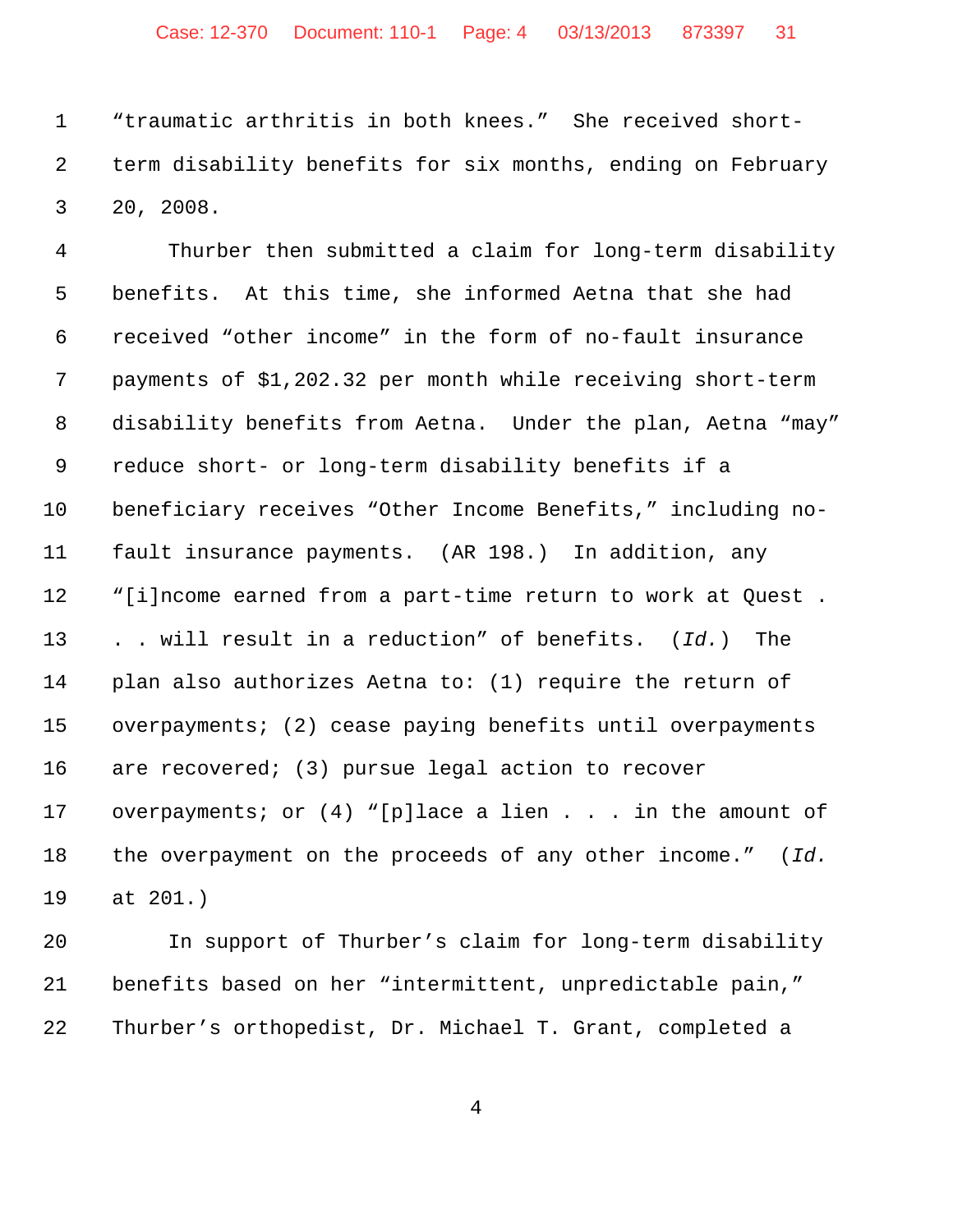Capabilities and Limitations Worksheet ("CLW") in November 2007. Dr. Grant indicated that Thurber could engage in occasional sitting and occasional walking, but not in standing, stooping, climbing, crawling, kneeling or twisting, among other limitations. In January 2008, Dr. Grant opined that Thurber "remains totally disabled" due to being "persistently symptomatic in regards to severe post- traumatic arthritis of her knees bilaterally." (*Id.* at 878.) Two months later, another of Thurber's physicians, Dr. Anthony J. Bianchi, completed a second CLW and found that Thurber could frequently (34%-66% of an eight-hour day) sit, stand and walk. Dr. Bianchi noted that Thurber was "still very symptomatic at times," but recommended that she "slowly work up to an 8 hour work day." (*Id.* at 916.) Based on this information, Aetna denied Thurber's claim for long-term disability benefits on March 31, 2008.

 Aetna's denial letter summarized the medical reports provided by Thurber's doctors before concluding that the information did not demonstrate that Thurber was unable to perform the functions of her position as a client services representative. Aetna informed Thurber that she could submit any additional information she desired and gave a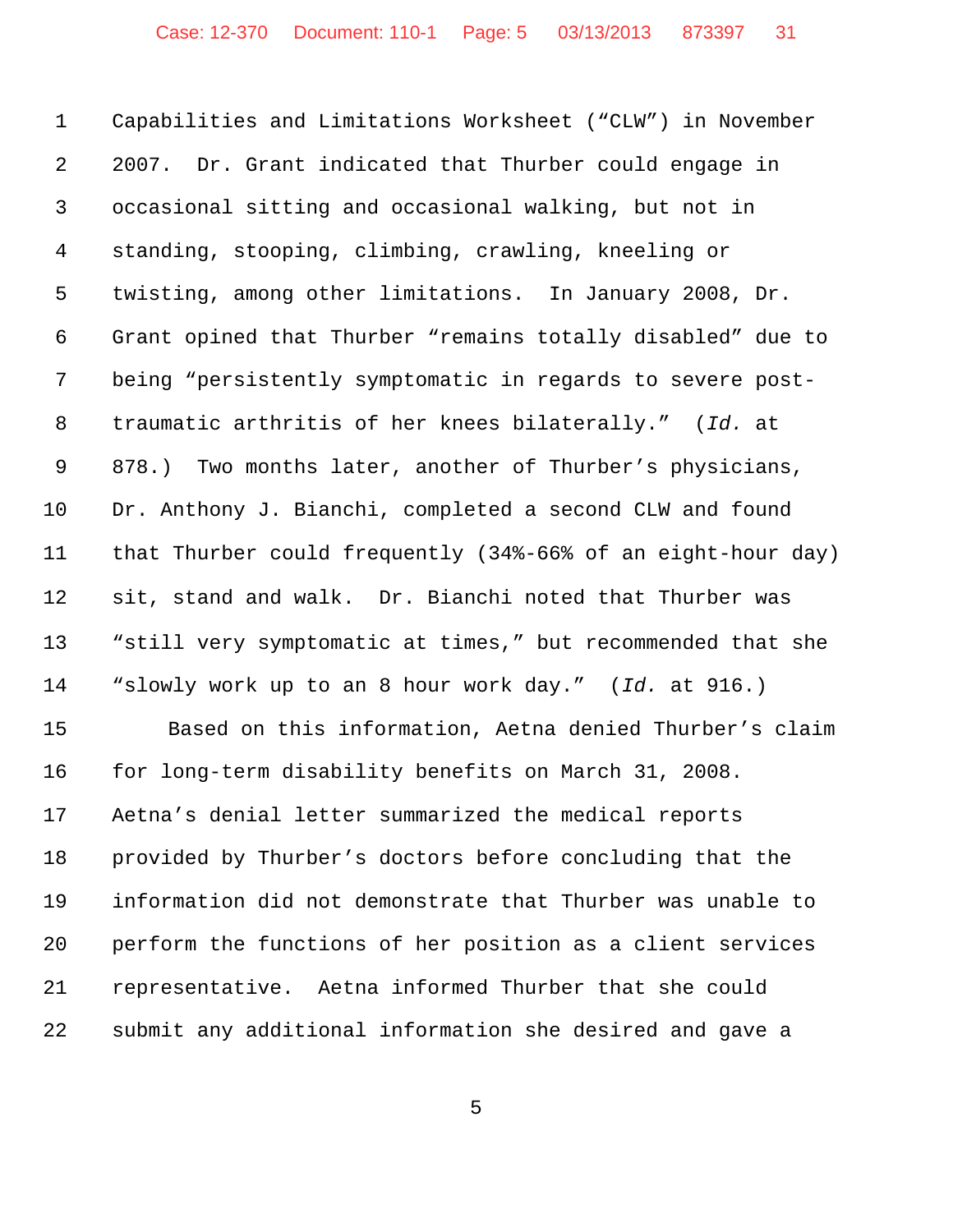list of the types of tests and records that might prove helpful. Thurber appealed the denial of benefits in April 2008.

 On April 28, 2008, Thurber underwent arthroscopic knee surgery, as suggested by Dr. Grant. Aetna then forwarded Thurber's claim file for an independent medical review by Dr. Lawrence Blumberg, a Board Certified orthopedic surgeon. Dr. Blumberg summarized the medical information provided by Thurber's physicians, but his report wrongly attributed the March 3, 2008 CLW to Dr. Grant, rather than to Dr. Bianchi. Dr. Blumberg determined that "[i]n spite of claimant's subjective complaints, she has an adequate range of motion to perform sedentary activities," as required by her job, because "[t]here is no evidence that she cannot stand, sit, or ambulate." (*Id.* at 951.) In late May, Aetna denied Thurber's claim on appeal and upheld its original decision.

 Although the internal appeals process offers only one level of review, Thurber requested reconsideration of her appeal. She subsequently submitted medical information regarding spinal problems in October 2008, specifically, the results of a static EMG scan. Aetna forwarded Thurber's claim file for two additional independent medical reviews,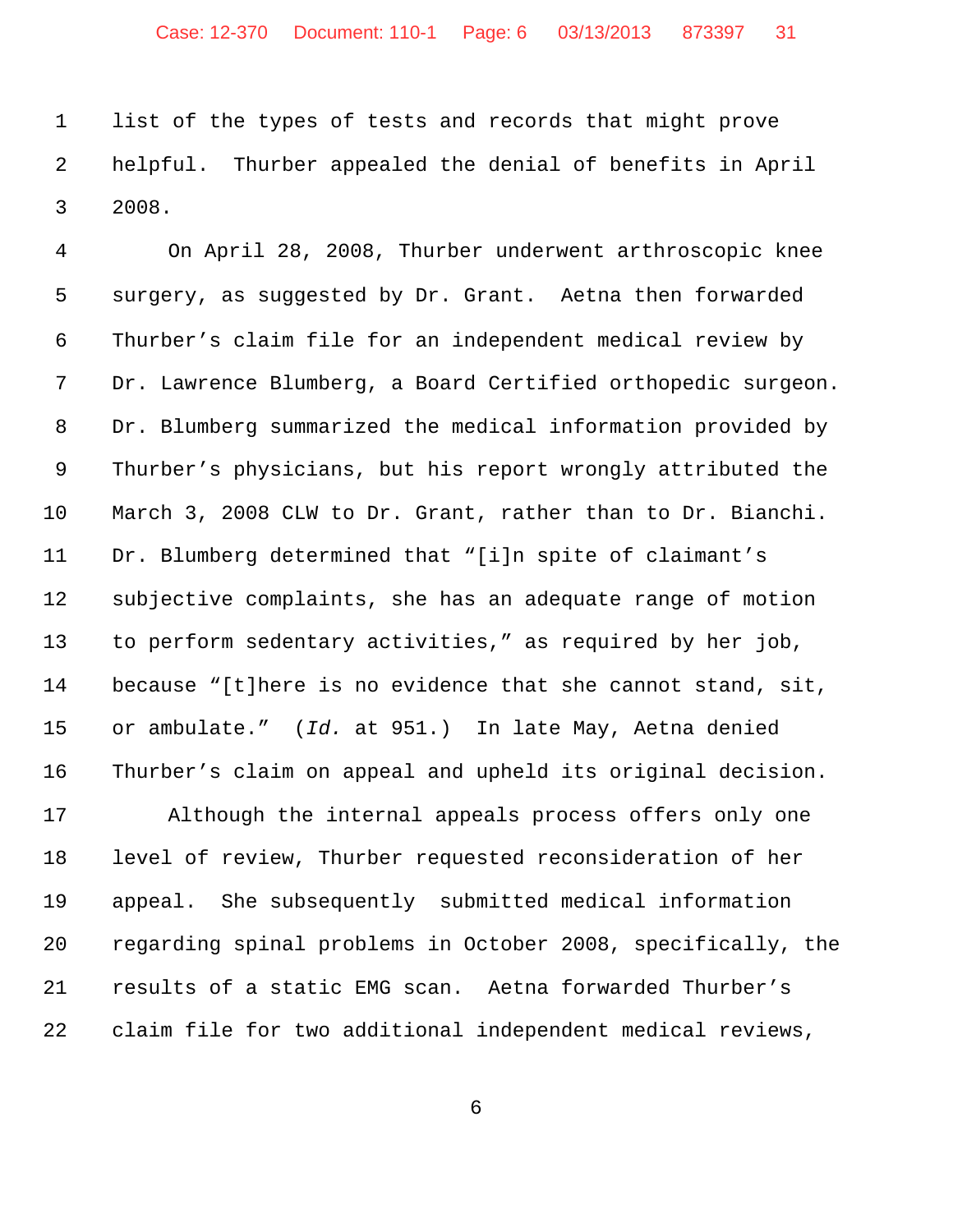both conducted by Board Certified orthopedic surgeons. The second independent review physician, Dr. James Wallquist, reviewed Thurber's medical reports and correctly attributed the March 3, 2008 CLW to Dr. Bianchi. Both Dr. Wallquist and Dr. Leela Rangaswamy, Aetna's third independent review physician, concluded that Thurber was functionally impaired from the date of her arthroscopic surgery and for six weeks of recovery thereafter, but not during the periods prior or subsequent. On December 6, 2008, Aetna completed the re- review of its denial of Thurber's claim for benefits and re-affirmed its initial denial.

 Thurber filed a complaint in the United States District Court for the Western District of New York (Skretny, *J.*) challenging Aetna's denial of benefits under ERISA, 29 U.S.C. § 1132(a)(1)(B). Aetna counterclaimed for equitable restitution of \$7,213.92 in overpaid plan benefits under 29 U.S.C. § 1132(a)(3). Aetna moved for summary judgment on Thurber's claim and its counterclaim. On January 6, 2012, the district court granted Aetna's motion for summary judgment with respect to Thurber's claims but denied and dismissed Aetna's counterclaim for lack of subject matter jurisdiction under ERISA because it was legal, rather than equitable, in nature.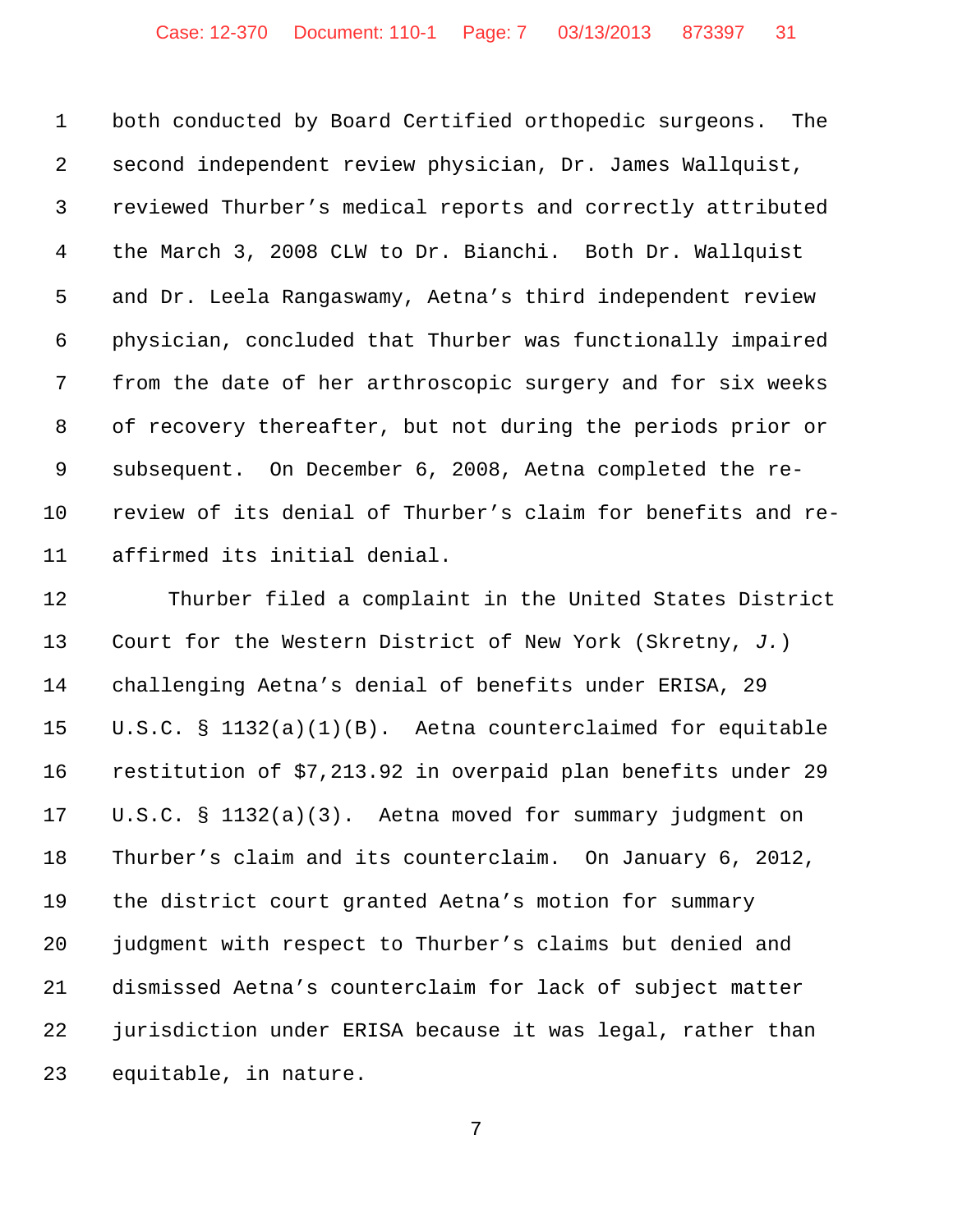| $\mathbf 1$ | Thurber appeals from the district court's grant of           |
|-------------|--------------------------------------------------------------|
| 2           | summary judgment to Aetna on Thurber's claim for disability  |
| 3           | benefits; Aetna cross-appeals from the district court's      |
| 4           | denial of its counterclaim.                                  |
| 5           |                                                              |
| 6           | Discussion                                                   |
| 7           | I. Standard of Review                                        |
| 8           | Thurber argues that the district court should have           |
| 9           | reviewed her claim de novo because she allegedly never       |
| 10          | received the plan documents that clearly reserved Aetna's    |
| 11          | discretion to assess her eligibility for long-term           |
| 12          | disability benefits. We disagree.                            |
| 13          | When an ERISA plan participant challenges a denial of        |
| 14          | benefits, the proper standard of review is de novo "unless   |
| 15          | the benefit plan gives the administrator or fiduciary        |
| 16          | discretionary authority" to assess a participant's           |
| 17          | eligibility. Firestone Tire & Rubber Co. v. Bruch, 489 U.S.  |
| 18          | 101, 115 (1989). If the plan does reserve discretion, the    |
| 19          | denial is subject to arbitrary and capricious review and     |
| 20          | will be overturned only if it is "'without reason,           |
| 21          | unsupported by substantial evidence or erroneous as a matter |
| 22          | of law.'" Kinstler v. First Reliance Standard Life Ins.      |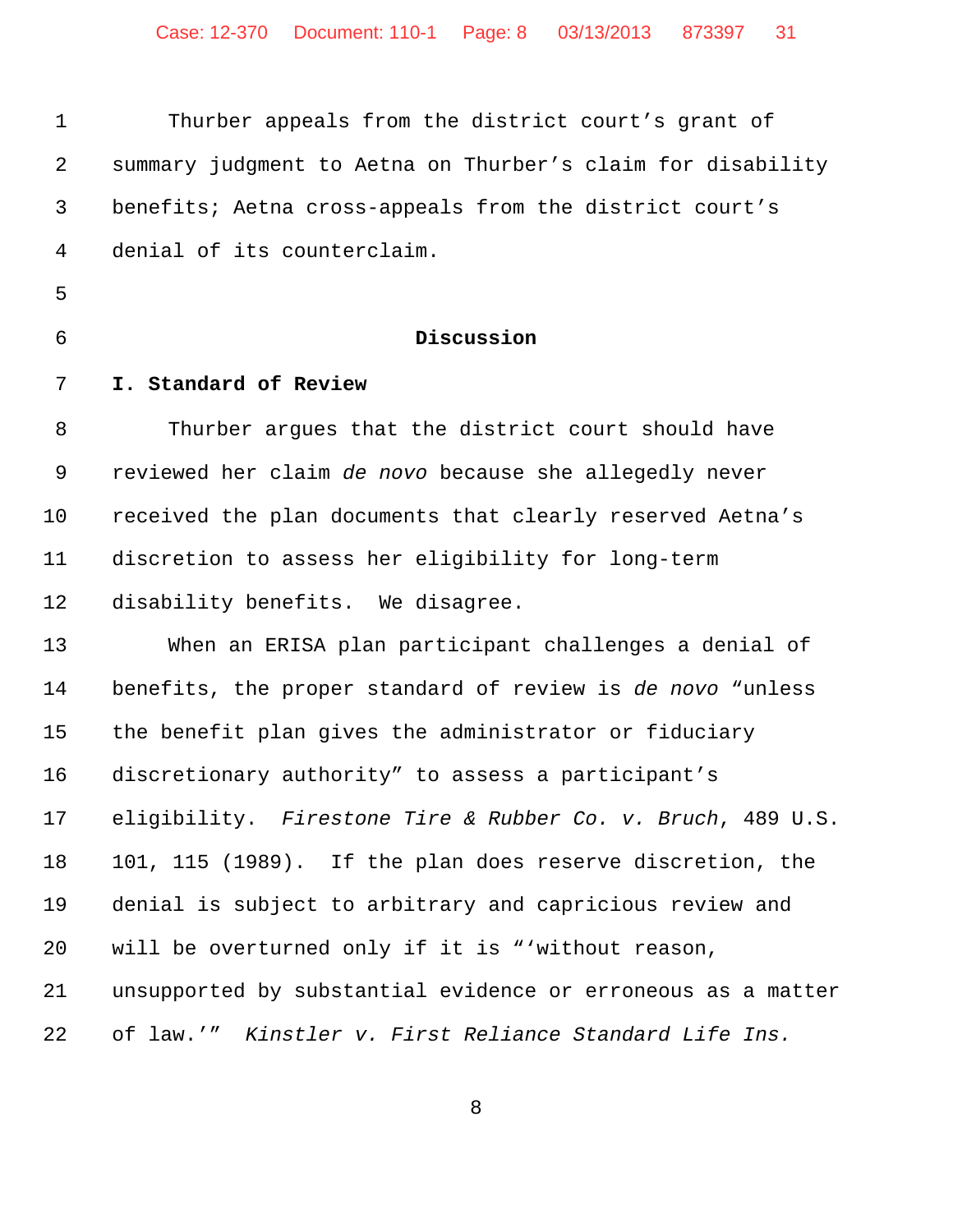|                 | 1 Co., 181 F.3d 243, 249 (2d Cir. 1999) (quoting Pagan v.      |
|-----------------|----------------------------------------------------------------|
| $2^{\circ}$     | NYNEX Pension Plan, 52 F.3d 438, 442 (2d Cir. 1995)).          |
| 3 <sup>7</sup>  | Although we do not require the plan to employ any particular   |
| $4\overline{ }$ | language to reserve discretion, the chosen words must          |
| 5               | clearly convey the administrator's intent. See Nichols v.      |
|                 | 6 Prudential Ins. Co. of Am., 406 F.3d 98, 108 (2d Cir. 2005); |
| 7               | Kinstler, 181 F.3d at 251-52.                                  |

 Thurber conceded at oral argument that the plan itself and the Summary Plan Description ("SPD") both include language that is sufficient to reserve discretion to Aetna 11 to assess participants' eligibility for benefits.<sup>1</sup> Thurber argues, however, that there is no evidence in the record showing that she actually received either of these plan documents and that, therefore, she cannot be bound by language contained therein. According to Thurber, the only plan document that she received (the "Booklet") does not 17 clearly reserve discretion to Aetna.<sup>2</sup>

 $^1$  The plan provides Aetna with "discretionary authority to: determine whether and to what extent employees and beneficiaries are entitled to benefits." (AR 54.) Likewise, the SPD states that "[Aetna] has the discretionary authority to determine eligibility for benefits, decide claim appeals, and to interpret provisions of the plan." (*Id.* at 305.)

 $^2$  The Booklet states that "[a] period of disability will be certified by Aetna if, and for only as long as, Aetna determines that you are disabled  $\ldots$  . . " (Doc. #40, Ex. A, 3.) Because we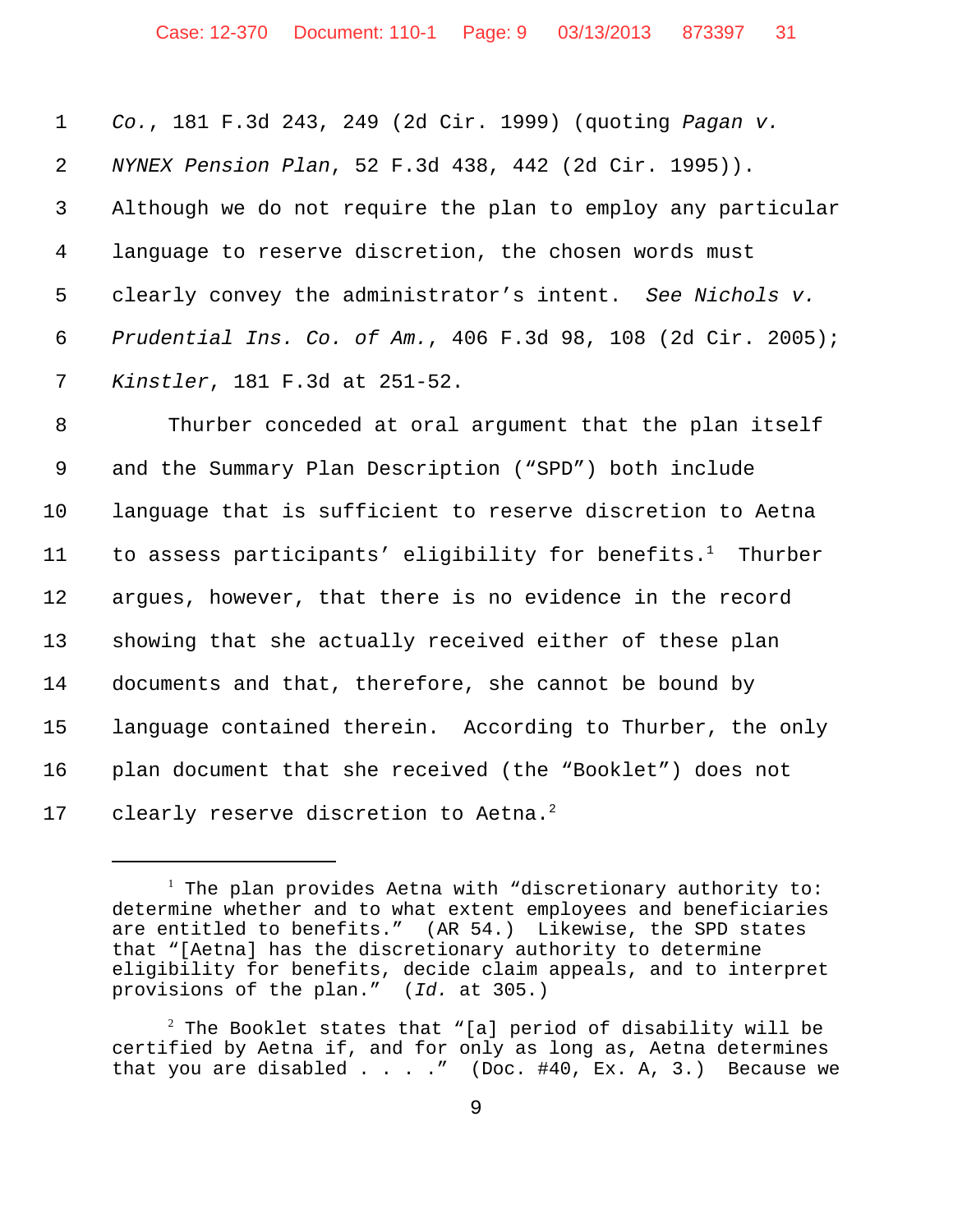Thurber relies on the Seventh Circuit's decision in *Herzberger v. Standard Insurance Co.*, 205 F.3d 327 (7th Cir. 2000), for her assertion that she must have received actual notice of Aetna's reservation of discretion before Aetna's denial of benefits is entitled to deferential review. In *Herzberger*, the Seventh Circuit reversed and remanded two district court decisions granting summary judgment to plan administrators after the lower courts reviewed eligibility determinations under the arbitrary and capricious standard. *See id.* at 333. The court held that neither plan at issue clearly reserved discretion to the respective plan administrators. *Id.* The court's analysis rested fully on the language of the plan itself, and concluded that language that simply provided that the administrator had to determine eligibility did not imbue the administrator with discretion. *See id.* In explicating this holding, the court further noted that "[t]he employees are entitled to know what they're getting into, and so if the employer is going to

find that the plan's reservation of discretion to Aetna was sufficient regardless of whether Thurber had actual notice of the plan's language, we need not decide the controversial question of whether use of the word "determines" in the Booklet is clear enough to reserve discretion under *Firestone*. *See Fay v. Oxford Health Plan*, 287 F.3d 96, 104 (2d Cir. 2002); *cf. Nichols*, 406 F.3d at 108-09.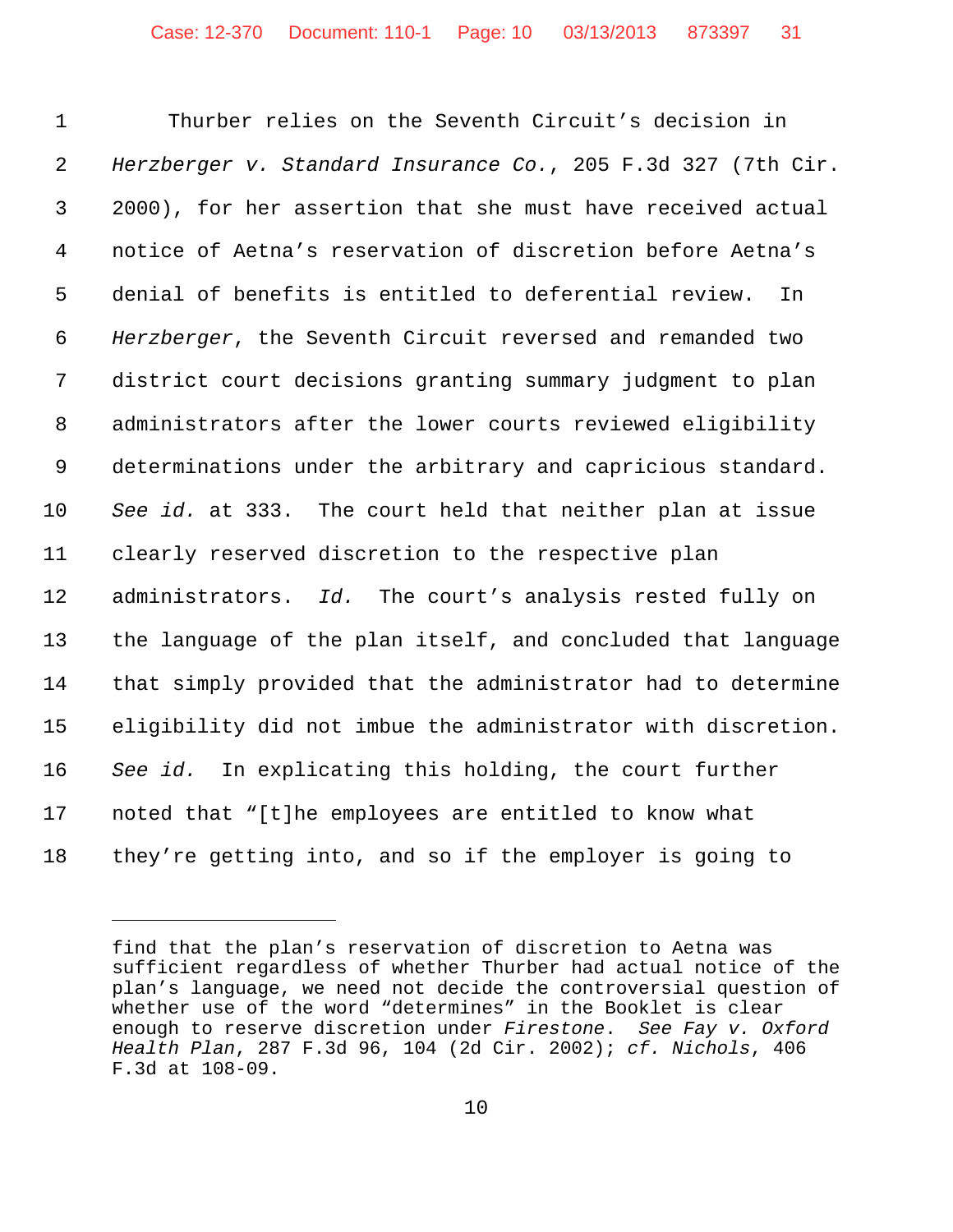reserve a broad, unchanneled discretion to deny claims, the employees should be told about this, and told clearly." *Id.*

 Contrary to Thurber's reading, the case did not in any way involve, and the court's language did not address, a situation in which the plan's language *did* unambiguously provide for discretion (as did the SPD), but the employee seeking benefits had not received a copy of either document. That a court will review benefits determinations *de novo* unless the plan documents clearly specify a reservation of discretion does not imply that such a reservation must be specifically conveyed to all members of the plan. In any event, to the extent that the language in *Herzberger* could be read to require actual notice of the insurer's purported reservation of discretion, we cannot detect any basis in law or the statute to support this position. Indeed, the Supreme Court's decision in *Firestone* merely establishes that review under the arbitrary and capricious standard will be inappropriate "unless *the benefit plan* gives the administrator or fiduciary discretionary authority to determine eligibility." 489 U.S. at 115 (emphasis added). *Firestone* says nothing about whether the SPD or other plan documents must contain language clearly reserving discretion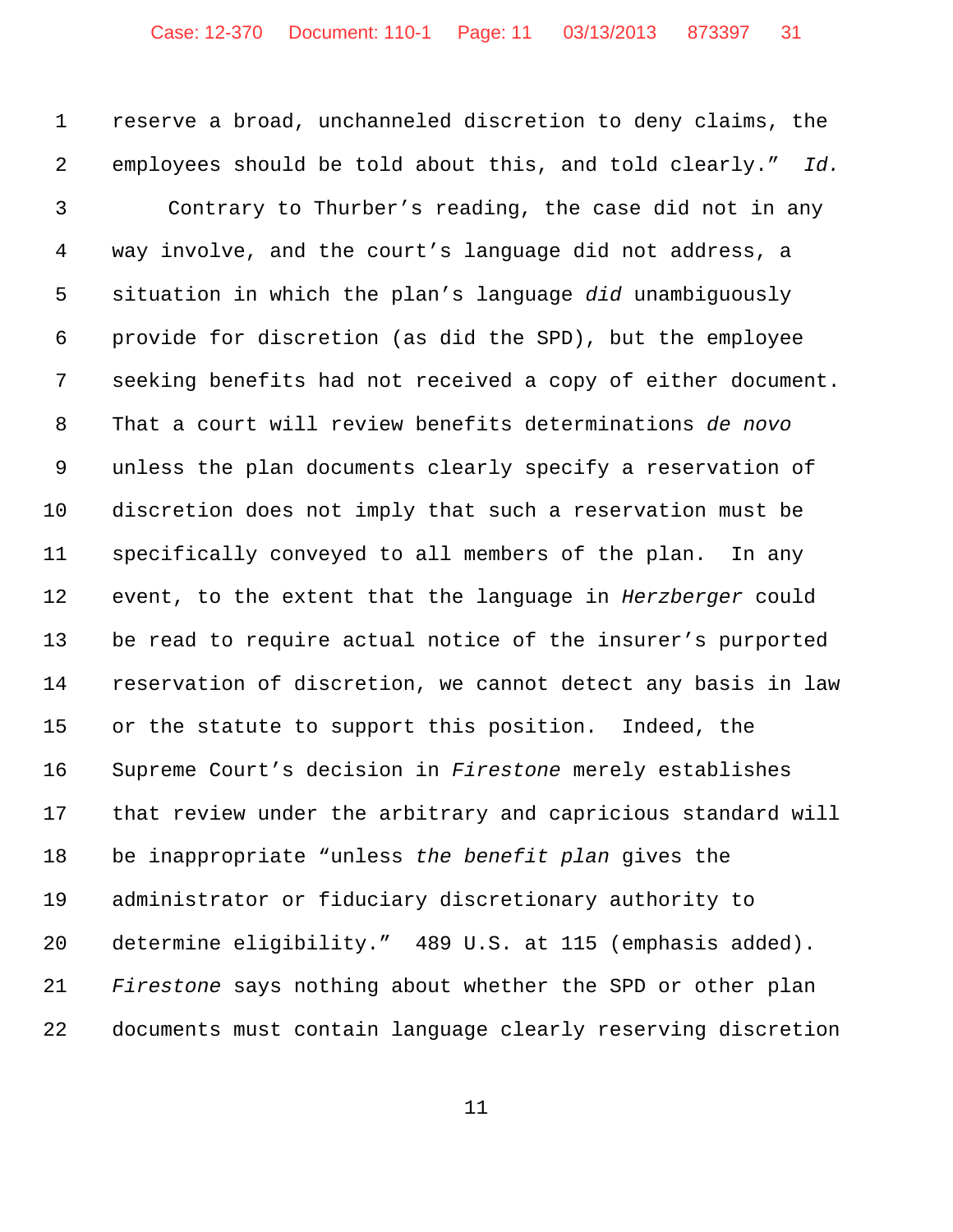- *Firestone* refers to the plan itself. Although plan participants are entitled to receive copies of the SPD, pursuant to 29 U.S.C. §§ 1021, 1022 and 1024, the administrator of an ERISA plan has no obligation to ensure that participants receive copies of the plan itself. Thus, unless ERISA requires the SPD to contain language setting the standard of review, we see no reason why a plan administrator must actually notify a participant of its reservation of discretion. ERISA contains no such edict. *See* 29 U.S.C. § 1022(b); 29 C.F.R. § 2520.102–3. Accordingly, to the extent that the Seventh Circuit has articulated an *actual* notice requirement, we disagree that ERISA imposes such an obligation on an insurer that endeavors to reserve discretion. Here, the language contained in Aetna's plan and the SPD clearly reserves discretion to Aetna for determining participants' eligibility for disability benefits. That Thurber did not have actual notice of Aetna's reservation of discretion is of no consequence. There may be strong arguments that plan provisions that affect the basic terms of the plan, or ones that affect what an applicant must do to become eligible for benefits, should be conveyed directly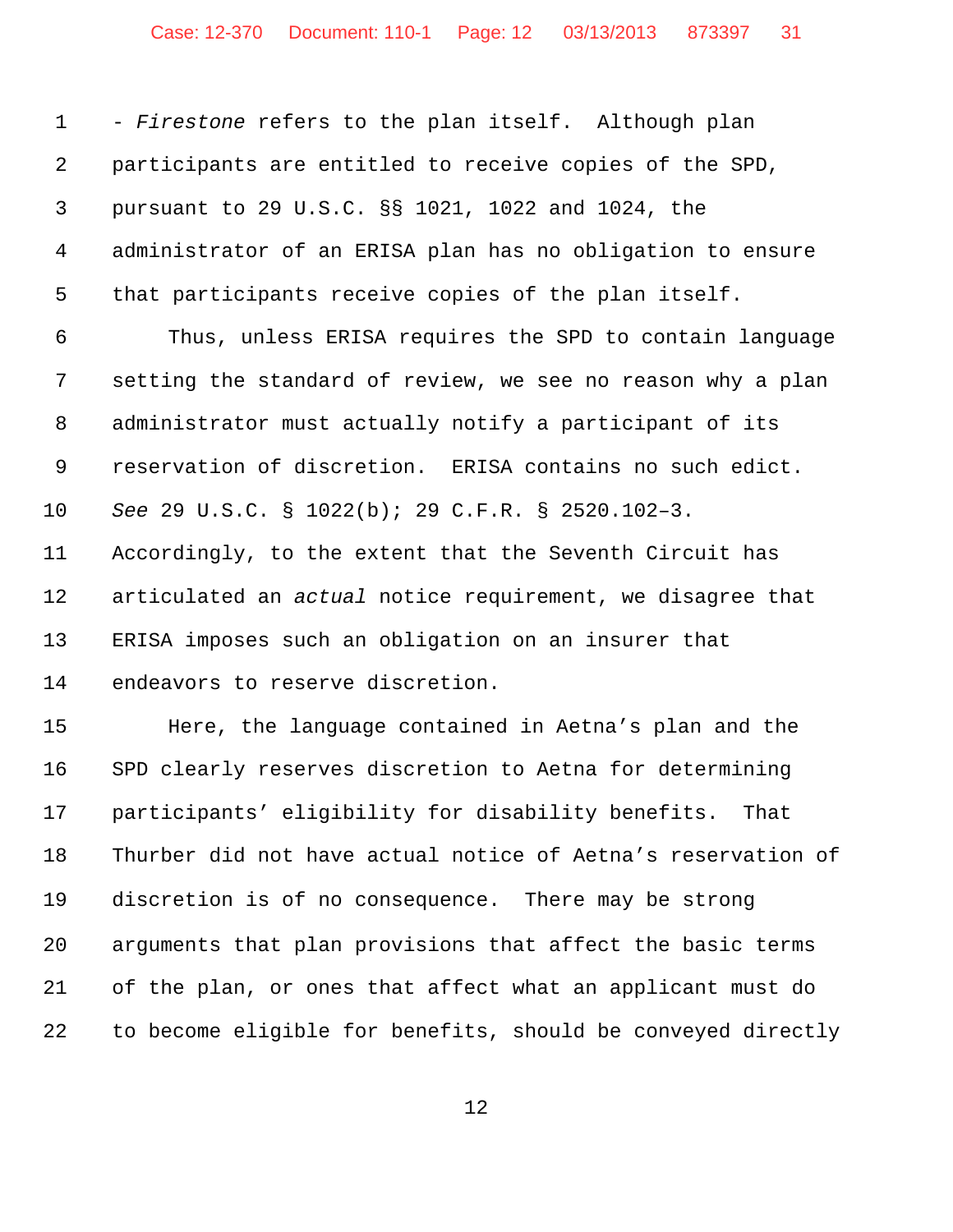to plan beneficiaries and not buried in a lengthy and technical contract. However, those arguments do not apply to a provision that is effectively addressed not to the beneficiary, but only to a reviewing court that must act only after an application has been denied. Moreover, a standard that focuses on the language of the plan raises a purely legal standard of review for all participants in the same plan. In contrast, an actual notice standard would make the standard of review different for each individual applicant, based on resolution by reviewing courts of factual disputes – which will frequently pit a participant's fallible and self-interested memory against a plan administrator's reliance on evidence of standard practice – about whether the particular participant received a copy of the relevant documents.

 As a result, we conclude that the district court correctly utilized the arbitrary and capricious standard of review. We review the district court's grant of summary judgment to Aetna *de novo*, *see Pagan*, 52 F.3d at 441, and thus will review Aetna's denial of long-term disability benefits under the same arbitrary and capricious standard properly used by the district court.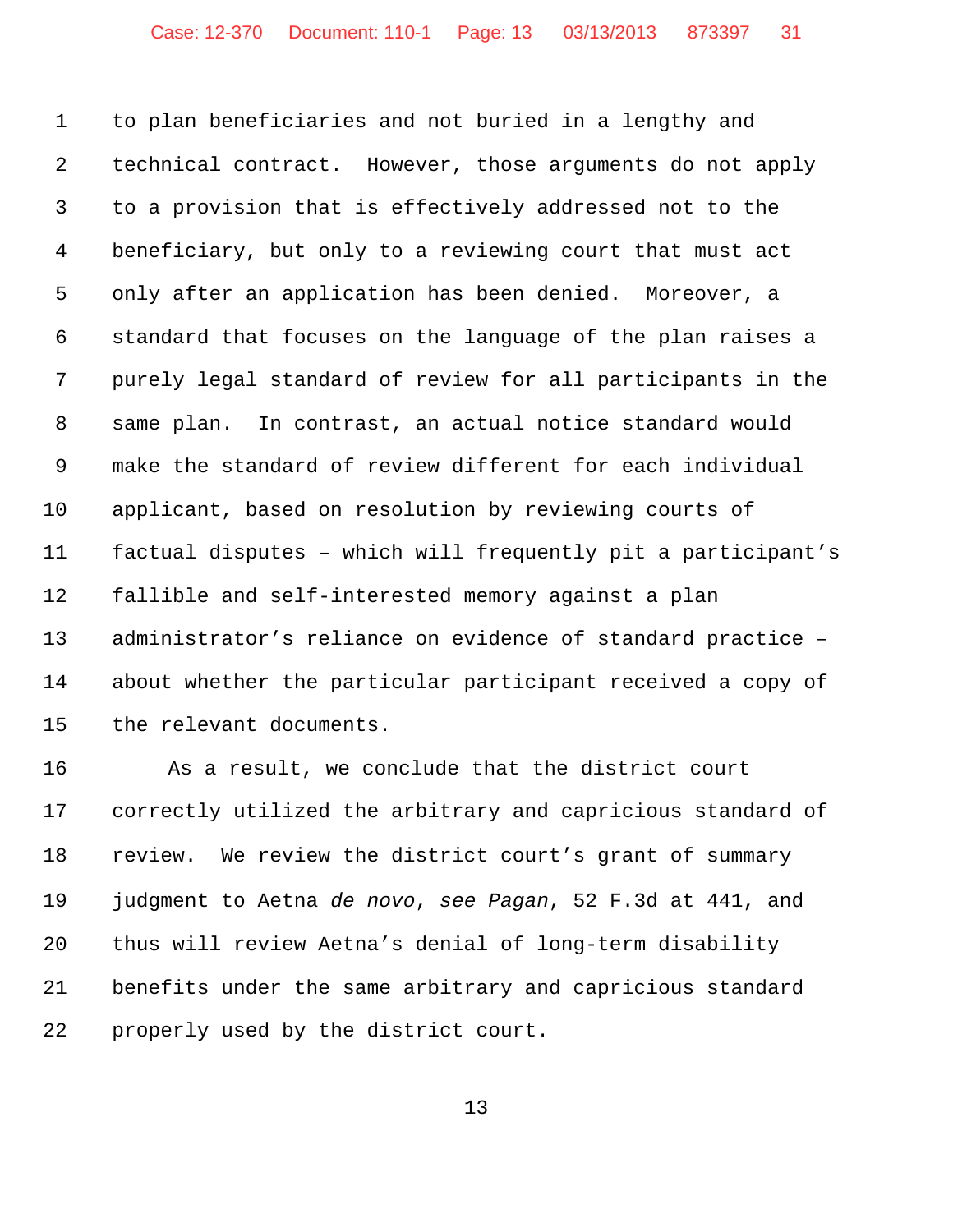## **II. The Merits of Thurber's Claim for Benefits**

 Thurber makes several arguments on appeal for why Aetna acted arbitrarily and capriciously in denying her long-term disability benefits under the plan. Only some of these arguments have sufficient merit to require discussion. We agree with the district court that Aetna's determination of Thurber's eligibility for long-term benefits was supported by substantial evidence. Accordingly, we affirm the district court's grant of summary judgment to Aetna. First, Thurber argues that Aetna failed to give enough weight to her subjective complaints of pain. Although subjective complaints "if found credible . . . could [be] legally sufficient evidence of disability," *Krizek v. Cigna Group Insurance*, 345 F.3d 91, 102 (2d Cir. 2003), we agree with the district court that Aetna gave sufficient attention to Thurber's subjective complaints of pain before determining that they were not supported by objective evidence. In Aetna's first denial letter, the insurer "noted that [Thurber] complain[ed] of recurrent discomfort about the right knee." (AR 925.) In its May 2008 denial of benefits on appeal, Aetna commented that "Dr. Blumberg found

that in spite of your subjective complaints, you had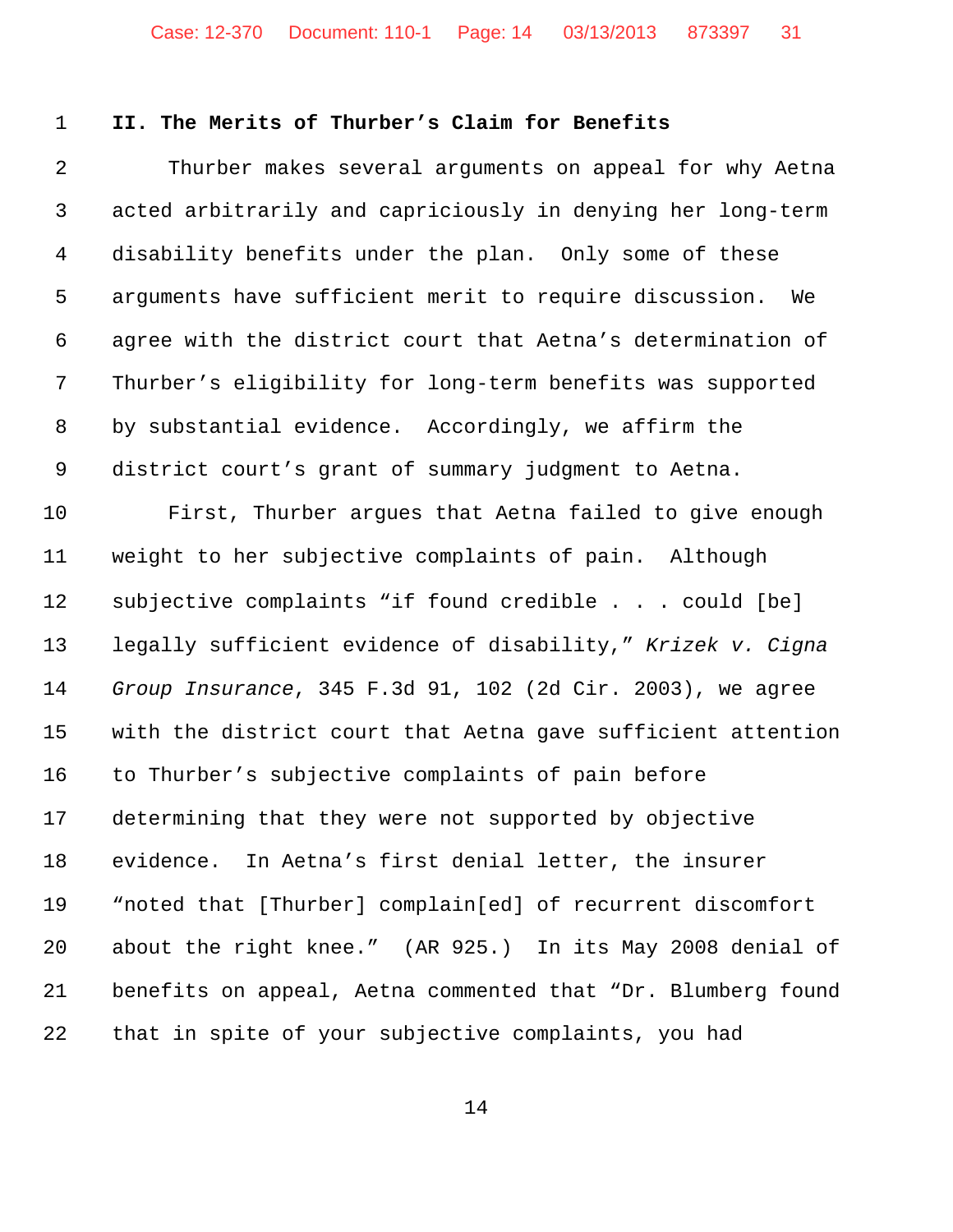adequate range of motion to perform sedentary activities." (*Id.* at 947.) Finally, in Aetna's December 2008 final denial on re-review, the letter confirmed that "[t]he consultant noted that Ms. Thurber had had previous knee pain" and the consultant was aware that "[s]he claimed to have pain, stiffness, and 'fatiguability'" on June 10, 2008. (*Id.* at 1118.) Aetna did not abuse its discretion in concluding either that Thurber's subjective complaints of pain standing alone did not warrant finding her eligible for long-term disability benefits, or that objective evidence did not support finding otherwise.

 Second, Thurber argues that Dr. Blumberg's error attributing the March 3, 2008 CLW to Dr. Grant, instead of to Dr. Bianchi, is a "critical mistake" because Dr. Blumberg "believed that Dr. Grant found Ms. Thurber to have improved." (Appellant's Br. at 65.) Even if Dr. Blumberg erroneously believed that Dr. Grant had authored the March 2008 CLW, his recommendation to Aetna was based on the substance of the report – which was the most recent CLW available at the time of his review. Moreover, after Dr. Blumberg's review and Aetna's denial of Thurber's appeal, Aetna retained two additional independent physicians to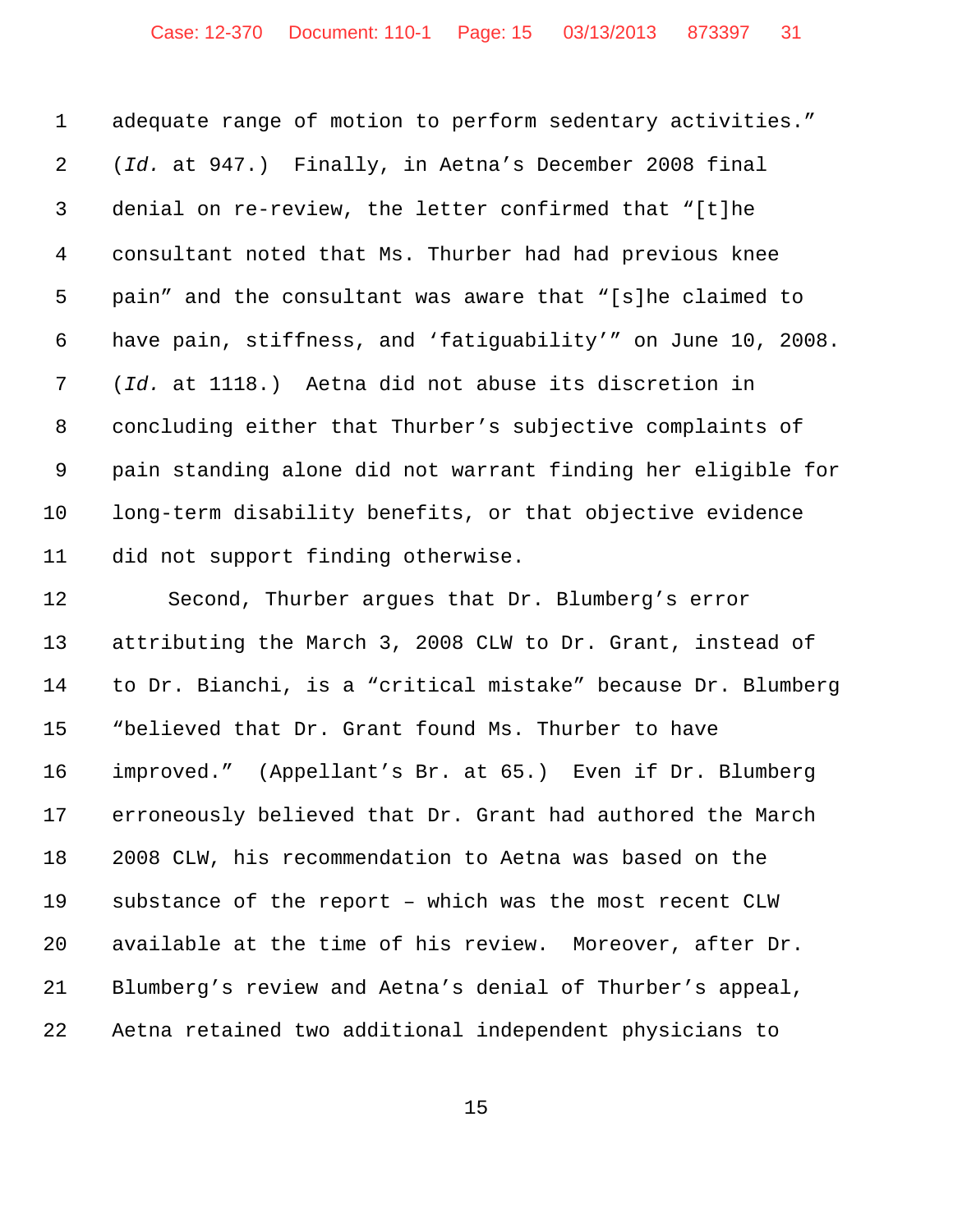review Thurber's file and subsequently affirmed its prior denial based on their (correct) reports.

 Third, Thurber claims that Aetna did not give sufficient consideration to the total impact of the medical evidence she submitted to support her claim for disability benefits. As the district court correctly determined, the facts prove otherwise. Each of Aetna's three denial letters, along with the reports from three independent Board Certified physicians, explained why Aetna found Thurber's submissions to be insufficient. In addition, Thurber's claim that Aetna failed to credit the objective medical evidence she submitted regarding her neck and spinal problems also fails. Thurber's initial disability claim and all of the supporting documentation from her care providers up until the fall of 2008 focused on injuries to her knees caused by her August 2007 car accident in conjunction with her 1983 car accident. But, even if Thurber's claim extended beyond disabling knee pain, the third independent physician's review and Aetna's subsequent final denial letter both discuss the tests performed on Thurber's spine, demonstrating that Aetna did not arbitrarily ignore this evidence for purposes of assessing her eligibility for benefits.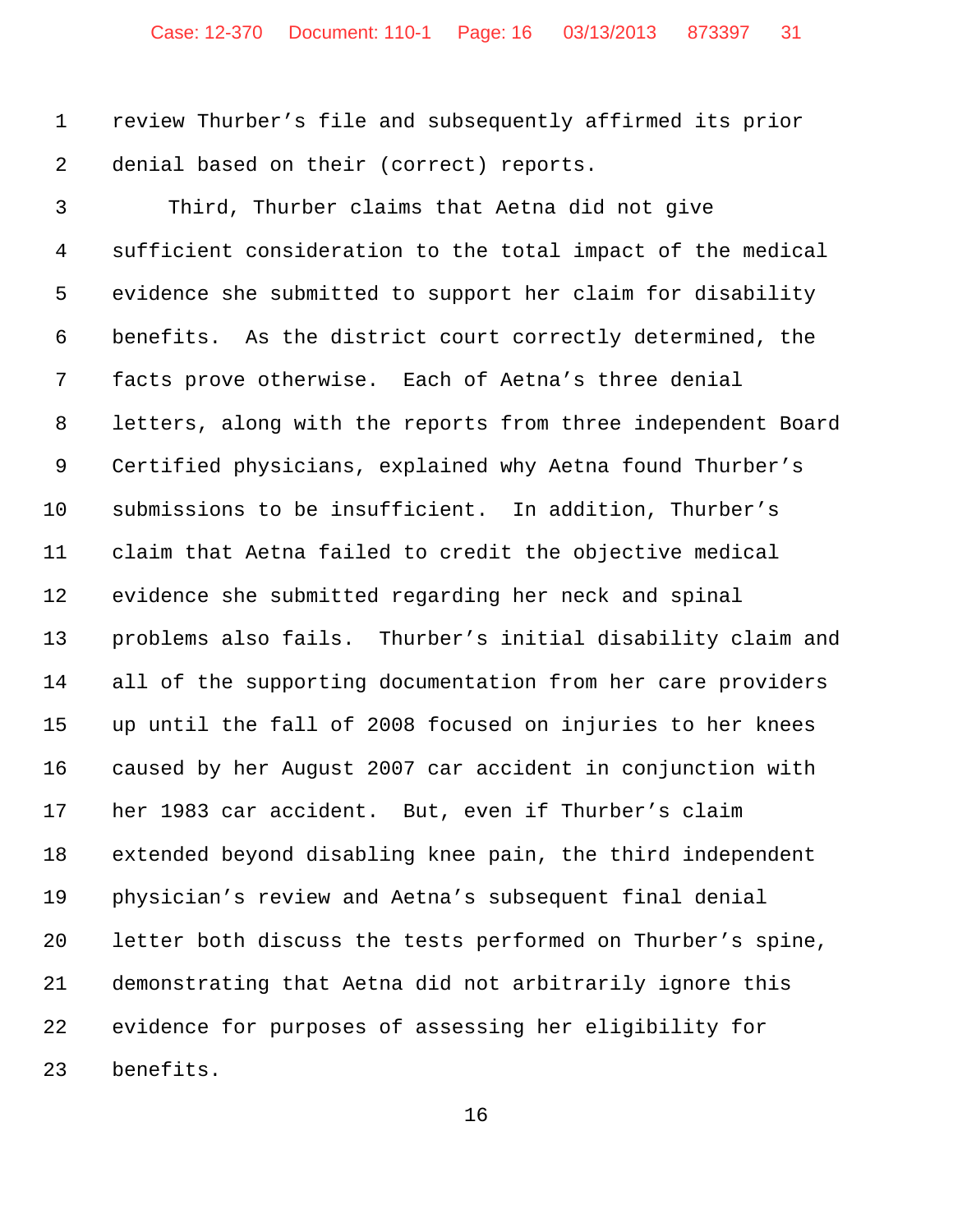We have considered Thurber's additional arguments that the rejection of her claim was arbitrary and capricious and find them without merit. We affirm the district court's conclusion that Aetna's eligibility determination was supported by substantial evidence.

- -

## **III. Aetna's Counterclaim**

 Aetna brought a counterclaim seeking the return of overpaid short-term benefits pursuant to ERISA, 29 U.S.C. § 1132(a)(3), which authorizes civil actions brought "by a participant, beneficiary, or fiduciary . . . to obtain . . . appropriate equitable relief . . . to enforce any provisions of this subchapter or the terms of the plan." 29 U.S.C. § 1132(a)(3). What qualifies as "appropriate equitable relief" is an issue that continues to perplex courts despite efforts by the Supreme Court during the past decade to shed some light on the matter. *See Sereboff v. Mid Atl. Med. Servs., Inc.*, 547 U.S. 356 (2006); *Great-West Life & Annuity Ins. Co. v. Knudson*, 534 U.S. 204 (2002). Here, the district court determined that it did not have subject matter jurisdiction over Aetna's counterclaim because Aetna sought legal, rather than equitable, relief. Because we are convinced that Aetna's counterclaim seeking the return of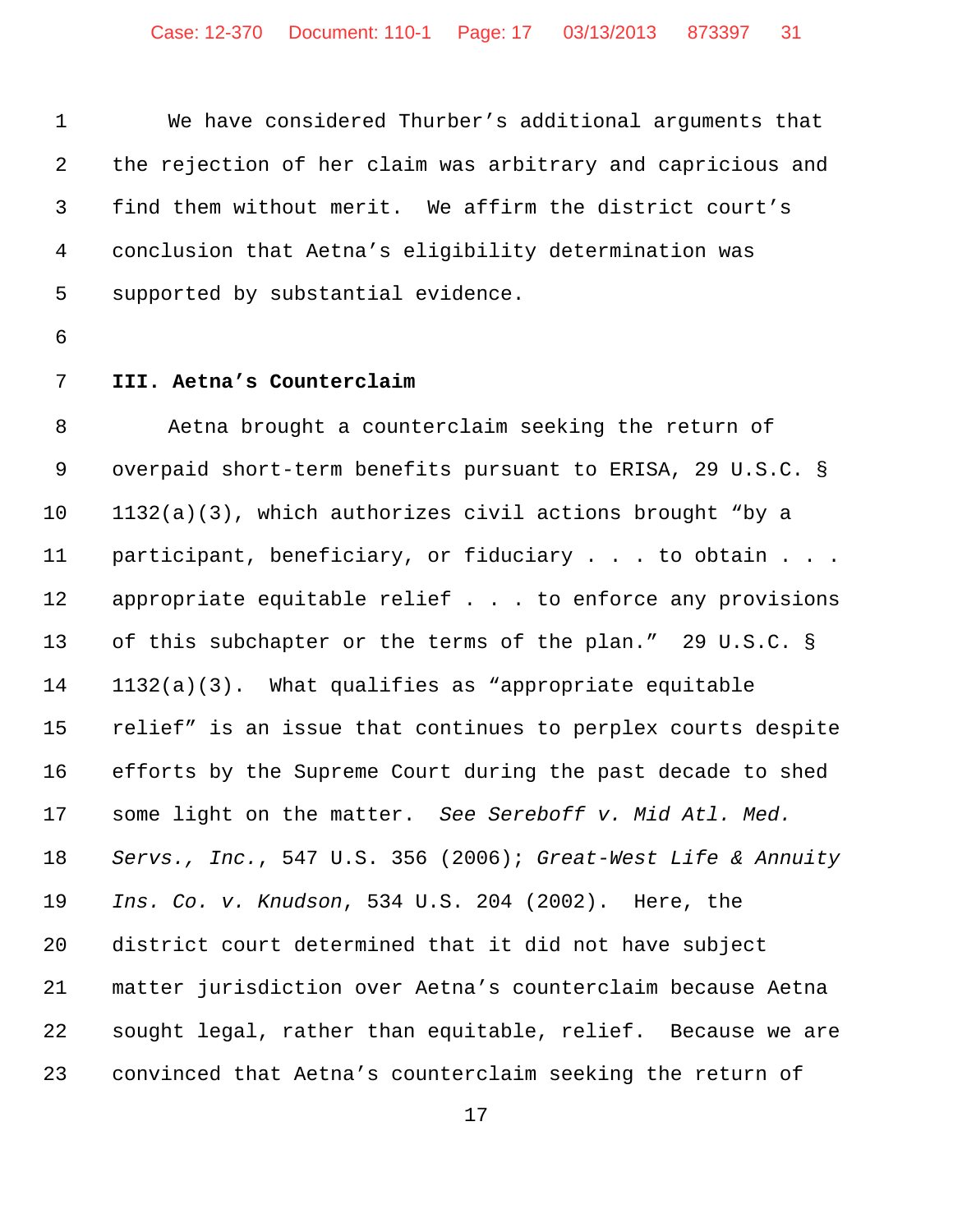overpaid benefits constituted an action for "appropriate equitable relief," we reverse.

 The Supreme Court first tackled the question of whether 29 U.S.C. § 1132(a)(3) authorizes subrogation-like actions by insurers under an ERISA plan in *Great-West Life & Annuity Insurance Company v. Knudson.* There, the insurer paid approximately \$350,000 for the participant's medical expenses under her husband's ERISA plan after a car accident. *See Knudson*, 534 U.S. at 207. The Knudsons subsequently settled their state court tort suit against the car manufacturer and other tortfeasors. *Id*. The state court approved the settlement and directed the distribution of approximately \$250,000 into a Special Needs Trust that, under California law, would provide for medical care. In addition, the state court allotted nearly \$375,000 for attorney's fees and costs; \$5,000 to reimburse the California Medicaid program; and approximately \$14,000 "to satisfy" Great-West's claim. *Id.* at 207-08. Great-West received notice of the proposed settlement and, "calling itself a defendant," unsuccessfully attempted to remove the state action to federal court on the grounds that the state action "involved federal claims related to ERISA." *Id.* at 208.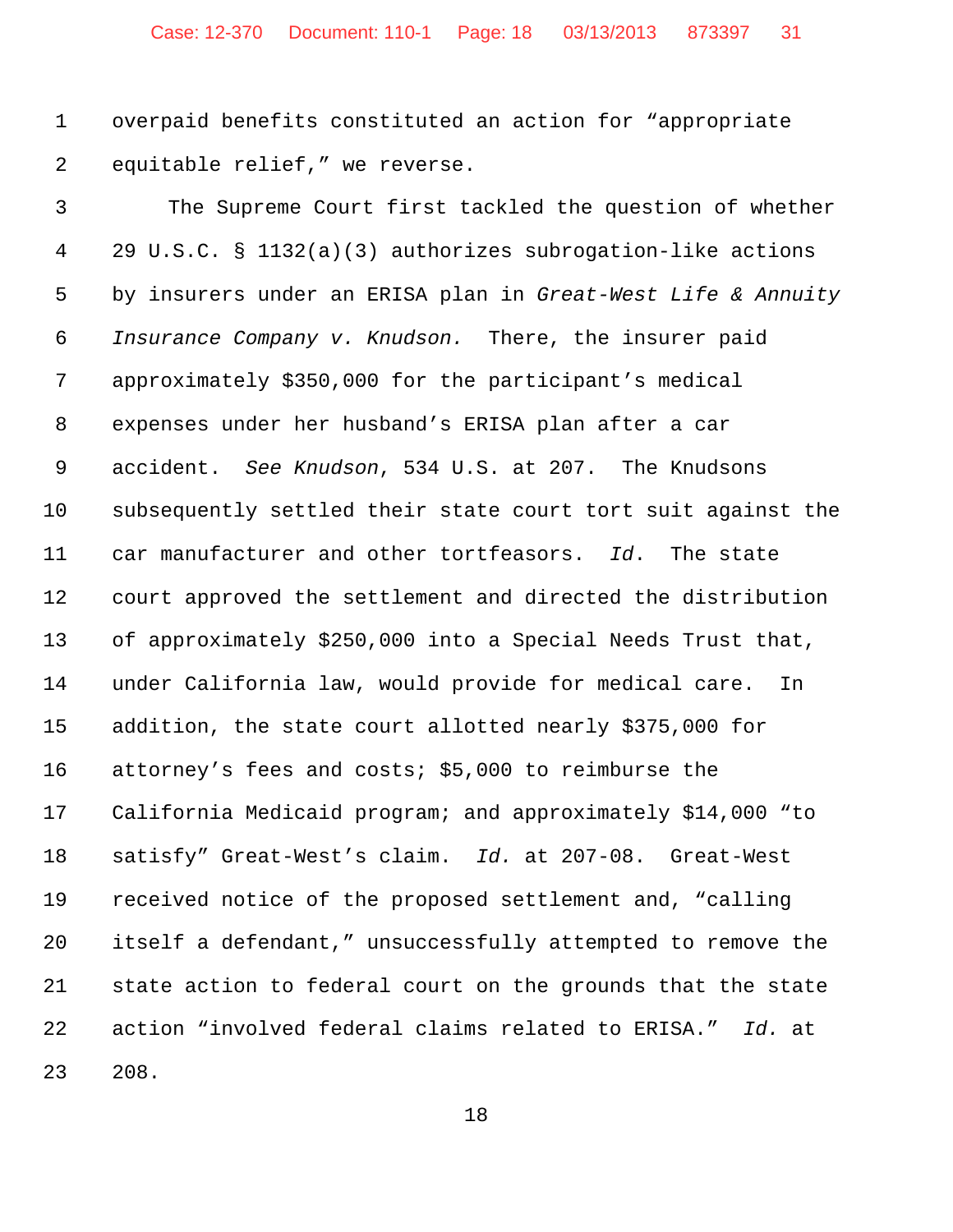Great-West simultaneously sought to block the state court settlement in federal court under 29 U.S.C. § 1132(a)(3), claiming that the plan's subrogation provision required the Knudsons to reimburse Great-West from any third-party payments for plan-covered expenses and precluded the state court from limiting Great-West's recovery to the past medical expenses portion of the settlement. The district court denied Great-West's request for a temporary restraining order and Great-West did not appeal. *Id.* The district court ultimately dismissed Great-West's action after the state court approved the settlement. *See id*. 12 The Ninth Circuit affirmed the dismissal of Great- West's claim, holding "that judicially decreed reimbursement for payments made to a beneficiary of an insurance plan by a third party is not equitable relief and is therefore not authorized" by the statute. *Id.* at 209. On appeal, the Supreme Court explained that it had previously determined that the statute provided only equitable and not legal remedies to plan administrators to redress violations of the plan or to seek enforcement of plan provisions. *Id.* The Knudsons had not retained any moneys recovered in the state action as those funds were sequestered in the Special Needs Trust pursuant to the state court order. Consequently,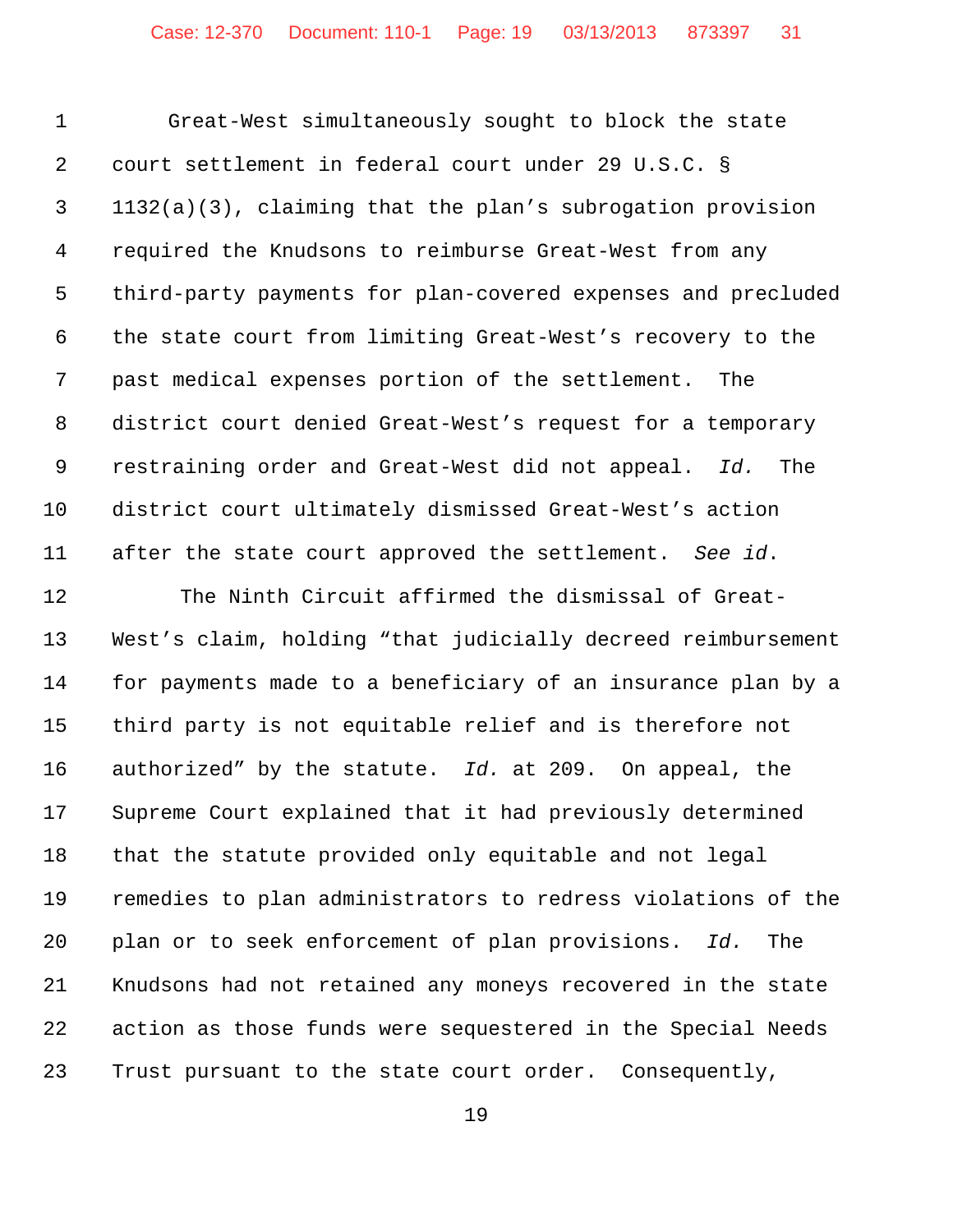Great-West was really trying to enforce its plan provision authorizing the imposition of personal liability if a beneficiary failed to reimburse the insurer after receiving a third-party settlement. *See id.* at 207, 210-12. The Supreme Court saw this as an action at law, for breach of contract, rather than an action at equity, to enjoin the Knudsons from violating the terms of the plan by failing to reimburse Great-West. "[F]or restitution to lie in equity, the action generally must seek not to impose personal liability on the defendant, but to restore to the plaintiff particular funds or property in the defendant's possession." *Id.* at 214.

 By contrast, in *Sereboff v. Mid Atlantic Medical Services, Inc.*, the insurer sought "specifically identifiable funds that were within the possession and control of the Sereboffs." 547 U.S. at 362-63 (internal quotation marks omitted). Like in *Knudson*, the plan participants in *Sereboff* were injured in a car accident and the insurer paid a sum of money, approximately \$75,000, to cover medical expenses under their ERISA plan. *Id.* at 360. Subsequently, the Sereboffs settled a tort suit arising out of their accident. *Id.* Mid Atlantic brought an action under ERISA to enforce a plan provision requiring the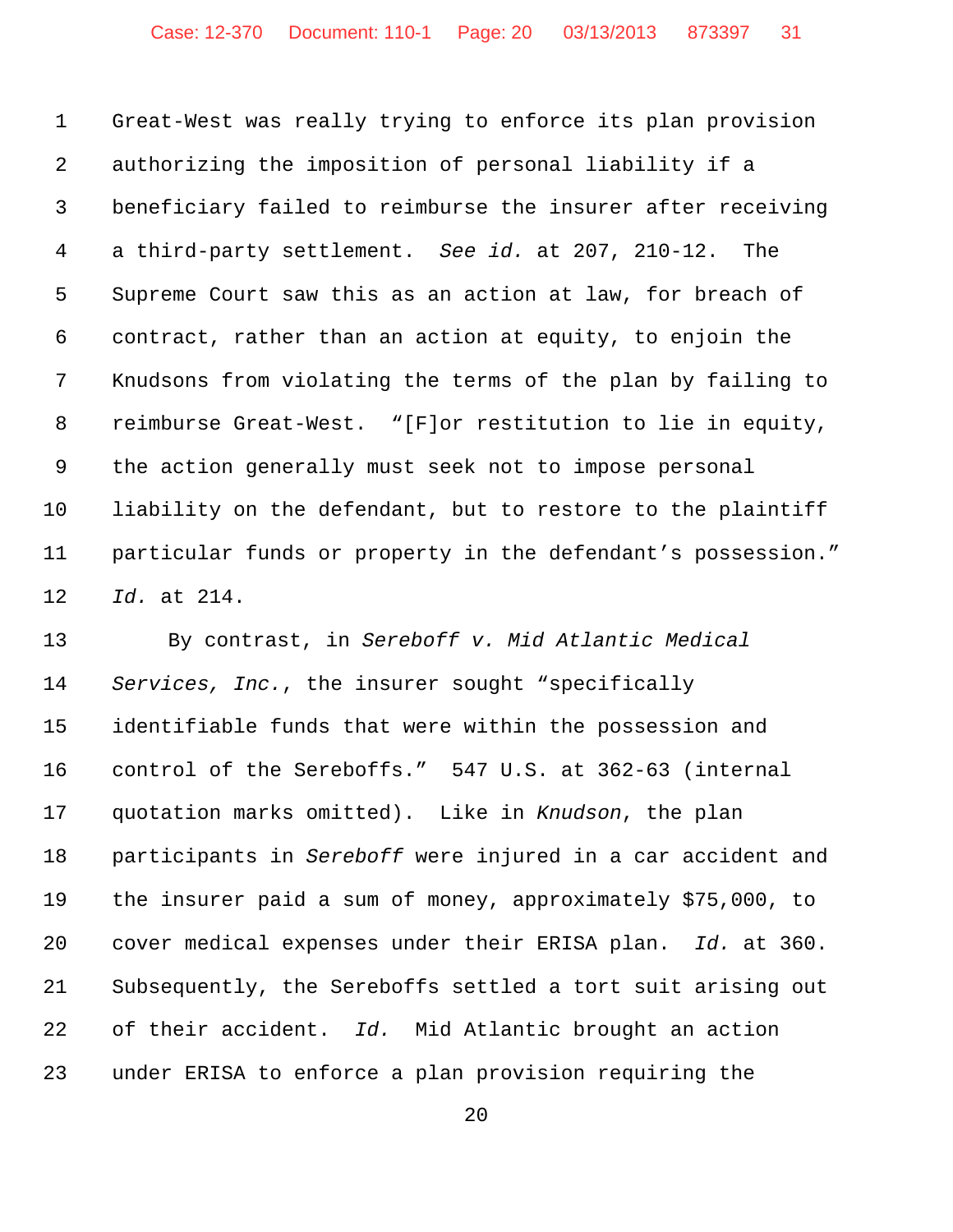| $\mathbf{1}$                          | beneficiary to reimburse the insurer from third-party                                                                                                                                        |
|---------------------------------------|----------------------------------------------------------------------------------------------------------------------------------------------------------------------------------------------|
| $\overline{2}$                        | recoveries. Id. The Sereboffs agreed to set aside a sum of                                                                                                                                   |
| 3                                     | money from their settlement and put it into an investment                                                                                                                                    |
| 4                                     | account until the case had been decided.<br>Id.                                                                                                                                              |
| 5                                     | First, the Court determined that the nature of the                                                                                                                                           |
| 6                                     | relief desired in Sereboff was equitable because Mid                                                                                                                                         |
| 7                                     | Atlantic sought a specific portion (approximately \$75,000)                                                                                                                                  |
| 8                                     | of specifically identified funds (the third-party recovery).                                                                                                                                 |
| 9                                     | See id. at 362-63. Second, the Court concluded that Mid                                                                                                                                      |
| 10                                    | Atlantic established that the basis for its claim was                                                                                                                                        |
| 11                                    | equitable. See id. at 363. The Court discussed the 1914                                                                                                                                      |
| 12                                    | case (from the time of the divided bench) of Barnes v.                                                                                                                                       |
| 13                                    | Alexander, 232 U.S. 117 (1914), in which Justice Holmes                                                                                                                                      |
| 14                                    | described                                                                                                                                                                                    |
| 15<br>16<br>17<br>18<br>19<br>$20 \,$ | the familiar rul[e] of equity that a<br>contract to convey a specific object even<br>before it is acquired will make the<br>contractor a trustee as soon as he gets a<br>title to the thing. |
| 21                                    | Sereboff, 547 U.S. at 363-64 (quoting Barnes, 232 U.S. at                                                                                                                                    |
| 22                                    | $121$ .                                                                                                                                                                                      |
| 23                                    | Because the Sereboffs' ERISA plan specifically                                                                                                                                               |
| 24                                    | identified a particular share of particular funds subject to                                                                                                                                 |
| 25                                    | return, Mid Atlantic "could rely on [this] familiar rul[e]                                                                                                                                   |
| 26                                    | of equity to collect for the medical bills it had paid."                                                                                                                                     |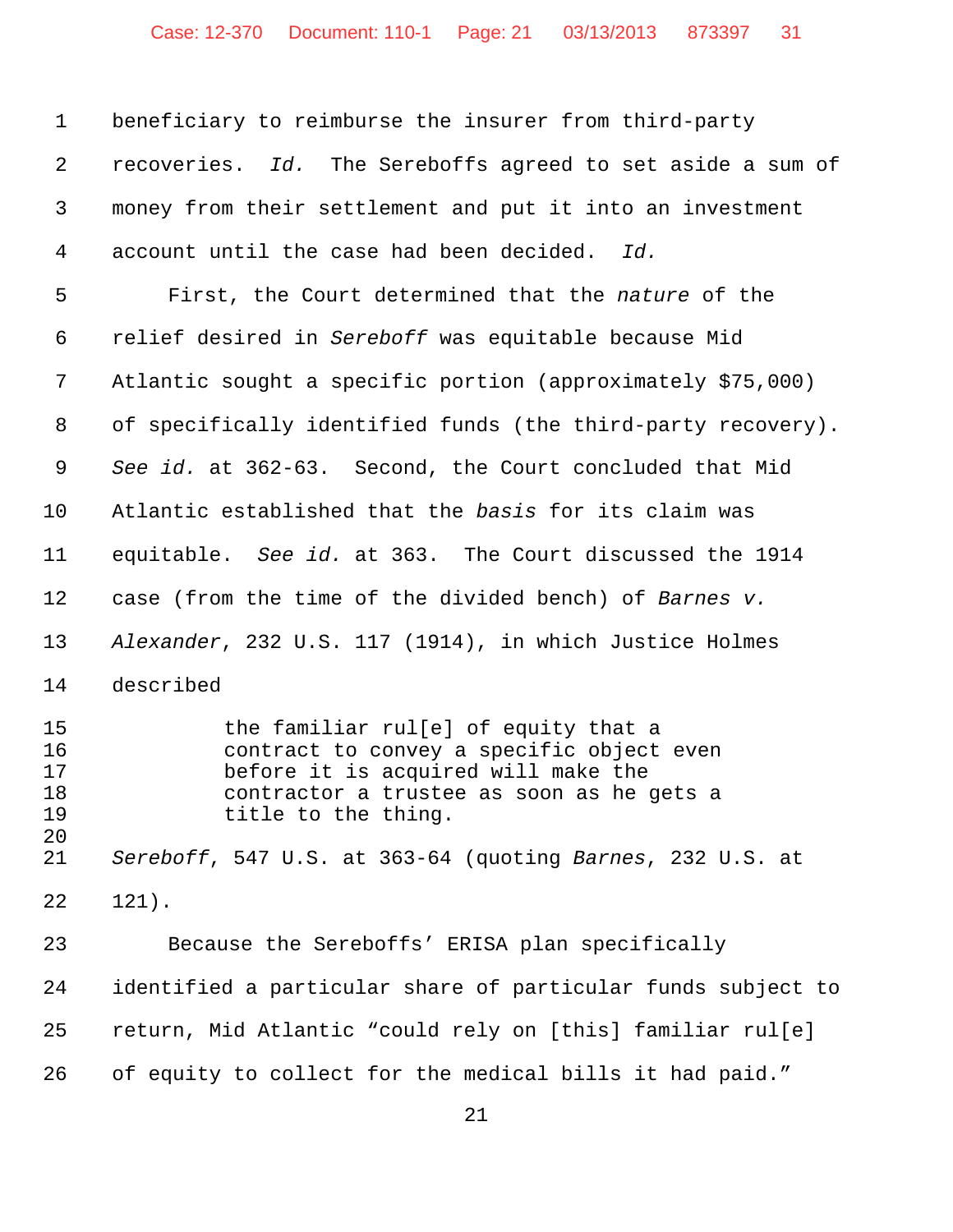*Id.* at 364 (internal quotation marks omitted). "This rule allowed them to 'follow' a portion of the recovery 'into the [Sereboffs'] hands' 'as soon as [the settlement fund] was identified,' and impose on that portion a constructive trust or equitable lien." *Id.* (quoting *Barnes*, 232 U.S. at 123) (alterations in original). Moreover, the Supreme Court rebuffed the Sereboffs' contention that Mid Atlantic needed to satisfy "strict tracing rules" before equitable relief was appropriate. *Id.* at 364-65. Instead, the Court confirmed that tracing rules have no import in the context of an equitable lien *by agreement*. *Id.* at 365.

 The Court reached different results in *Knudson* and *Sereboff* because Great-West could not assert an equitable lien on settlement funds contained in a separate entity – the restrictive trust – while Mid Atlantic did not face a similar obstacle. The Sereboffs had possession and control over the specific funds sought by their insurer. As a result, the Court found that the Sereboffs held these funds in constructive trust for Mid Atlantic.

 Here, the nature of Aetna's claim is equitable: the insurer seeks specific funds (overpayments resulting from Thurber's simultaneous receipt of no-fault insurance benefits and short-term disability benefits) in a specific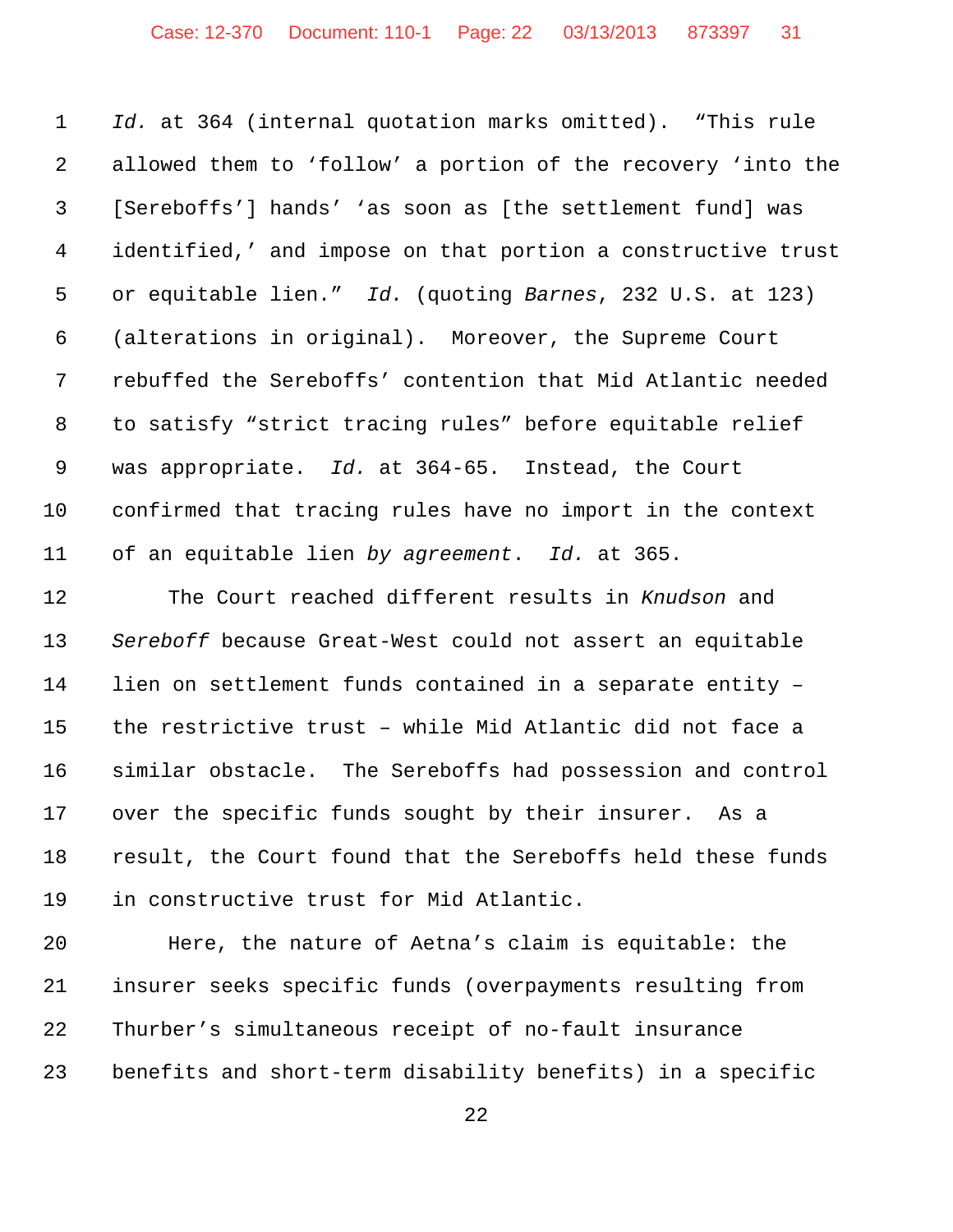amount (the total overpayment, \$7,213.92) as authorized by the plan. These funds were entrusted to Thurber.

 However, this case differs from *Sereboff* in two ways. First, the "particular fund" (from which Aetna seeks a specific portion of money) is not the actual third-party income Thurber received; instead, it is the benefits rendered overpayments as a result of Thurber's receipt of no-fault insurance benefits. Second, these overpayments have since dissipated. We do not believe either of these distinctions requires labeling Aetna's claim as one in law, though we recognize the existence of a Circuit split on the issue. *Compare Funk v. CIGNA Grp. Ins.*, 648 F.3d 182, 194- 95 (3d Cir. 2011) (finding that "dissipation of the funds [is] immaterial" if an equitable lien by agreement is in place), *and Cusson v. Liberty Life Assurance Co. of Boston*, 592 F.3d 215, 231 (1st Cir. 2010) (determining that an insurer need not identify a "specific account in which the funds are kept or prove[] that they are still in [the beneficiary's] possession"), *with Bilyeu v. Morgan Stanley Long Term Disability Plan*, 683 F.3d 1083, 1093-95 (9th Cir. 2012) (holding that "fiduciar[ies] must recover from specifically identified funds *in the beneficiary's possession*" (emphasis in original)).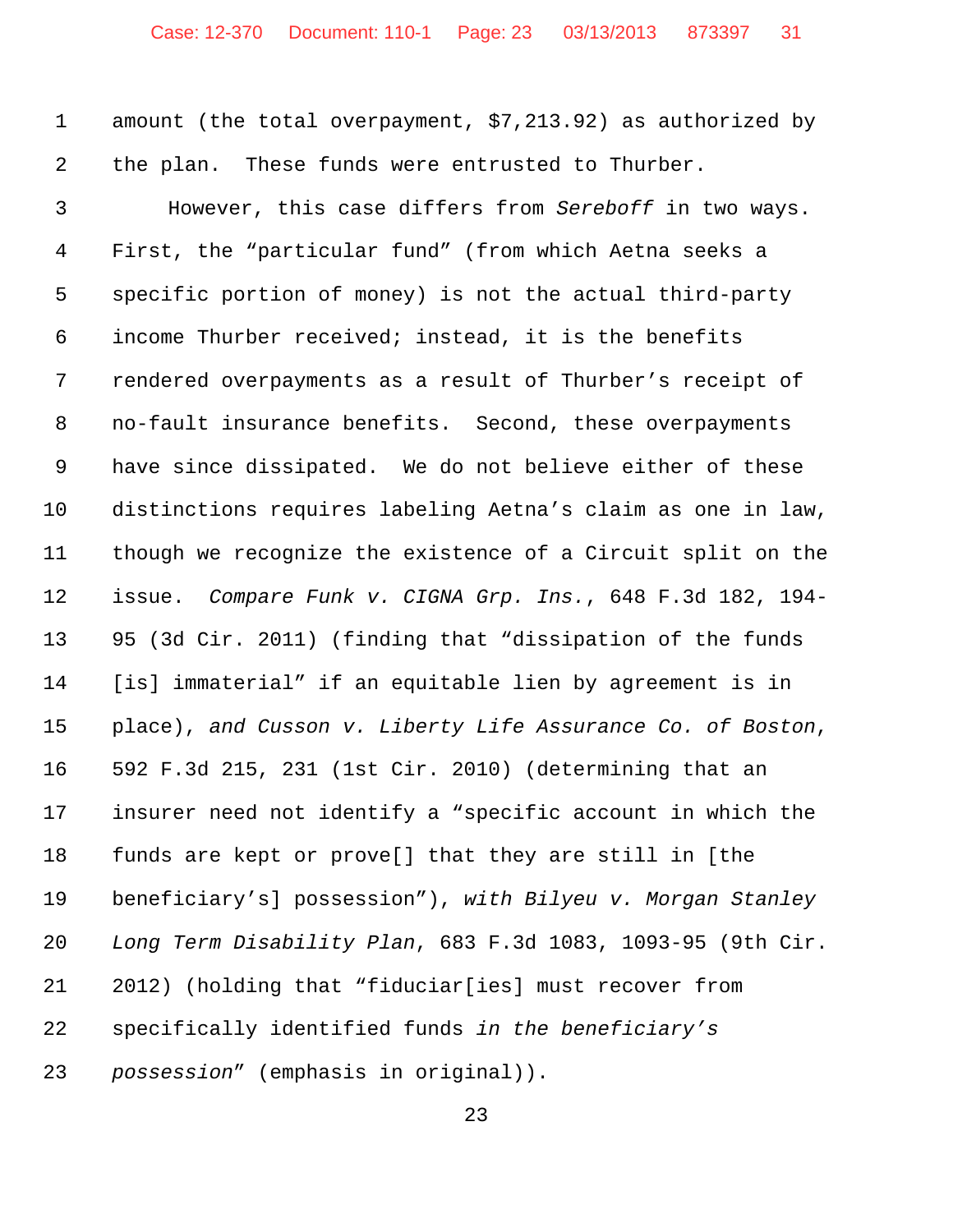With respect to the first distinction, Aetna seeks a specific portion (all) of a particular fund (the subset of disability benefits that became overpayments when Thurber received no-fault insurance benefits). Not surprisingly, these overpayments were not segregated from the total disability payments. The Ninth Circuit recently held that an action for the return of "overpaid long-term disability benefits" does not seek "a particular *fund*, but a specific amount of money encompassed *within* a particular fund – the long-term disability benefits [the insurer] paid to [the beneficiary]." *Bilyeu*, 683 F.3d at 1093 (emphases in original). But the beneficiary's literal segregation of funds is irrelevant when the terms of the ERISA plan "put [the beneficiary] on notice that she would be required to reimburse [the insurer] for an amount equal to what she might get from" third-party sources. *Cusson*, 592 F.3d at 231.

 We do not see a basis for distinguishing between certain "funds" identified by ERISA plans – i.e., between "third-party recoveries" and benefits that become "overpayments" as a result of third-party recoveries. Both constitute particular, identifiable sums over which an insurer may assert an equitable lien authorized by its plan.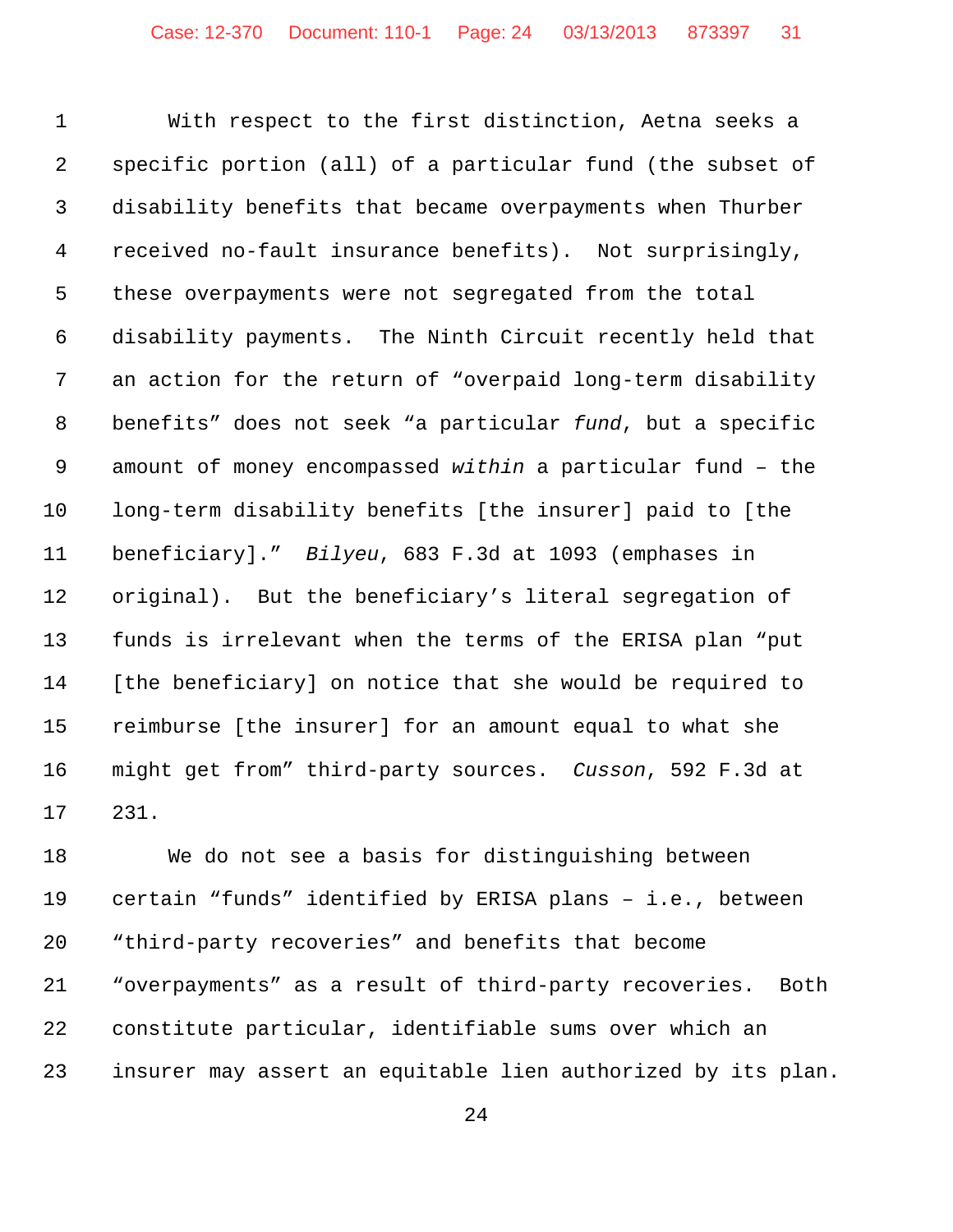For this reason, we take issue with the Ninth Circuit's view that the "particular fund" (overpayments) sought lacks sufficient specificity by virtue of being an "undifferentiated component of a larger fund" (total benefits). *Bilyeu*, 683 F.3d at 1093. Regarding the second distinction, Thurber argues that Aetna may not seek return of the overpayments under 29 U.S.C. § 1132(a)(3) because Thurber has spent the no-fault monies she was required under the plan to deliver to Aetna. This, Thurber argues, makes Aetna akin to a general creditor seeking a sum of money. The Third Circuit takes the position that if "there was an equitable lien by agreement that attached to the [third-party benefits] as soon as [the beneficiary] received it, dissipation of the funds [is] immaterial." *Funk*, 648 F.3d at 194**.** We believe that this strikes the right balance, and we therefore reject the Ninth Circuit's contrary view that insurers may not reach specifically identified assets that have dissipated. *See Bilyeu*, 683 F.3d at 1094-96. If the reason the insurer's claim is equitable is because it is seeking return of property over which it asserts a lien (the overpayments), whether or not the beneficiary remains in possession of those particular dollars is not relevant as long as she was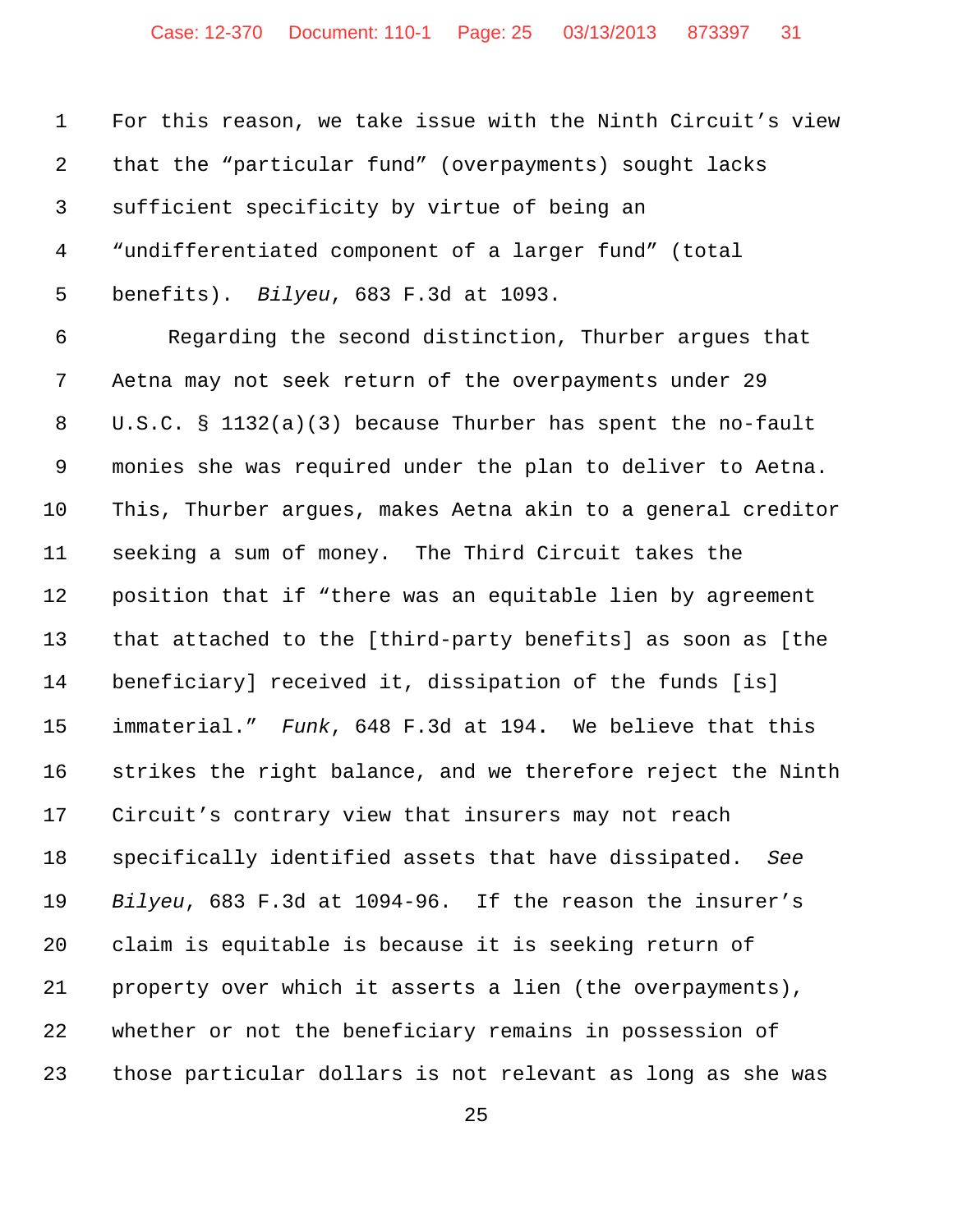on notice that the funds under her control belonged to the insurer; she held the money in a constructive trust.

 When an ERISA plan creates an equitable lien by agreement between the insurer and the beneficiary, the insurer's ownership of the overpaid funds is established regardless of whether the insurer can satisfy strict tracing rules. *See Sereboff*, 547 U.S. at 364-65; *Bilyeu*, 683 F.3d at 1102 (Rawlinson, *J.*, dissenting). In the context of an equitable lien by agreement, rather than an equitable lien sought as a matter of restitution, all that matters is that the beneficiary did, at some point, have possession and control of the specific portion of the particular fund sought by the insurer. *See Sereboff*, 547 U.S. at 364-65. This is not a case like *Knudson*, in which the beneficiaries never had possession or control of the funds identified for recovery (the settlement). Here, Thurber had possession and control of the overpaid benefits. That she spent the funds over which Aetna exerted an equitable lien is insufficient to void Aetna's right to enforce the plan's subrogation provision and the resulting equitable lien by agreement that Aetna entered into with Thurber.

 The basis of Aetna's claim is equitable. The insurer seeks to enforce an equitable lien by agreement on its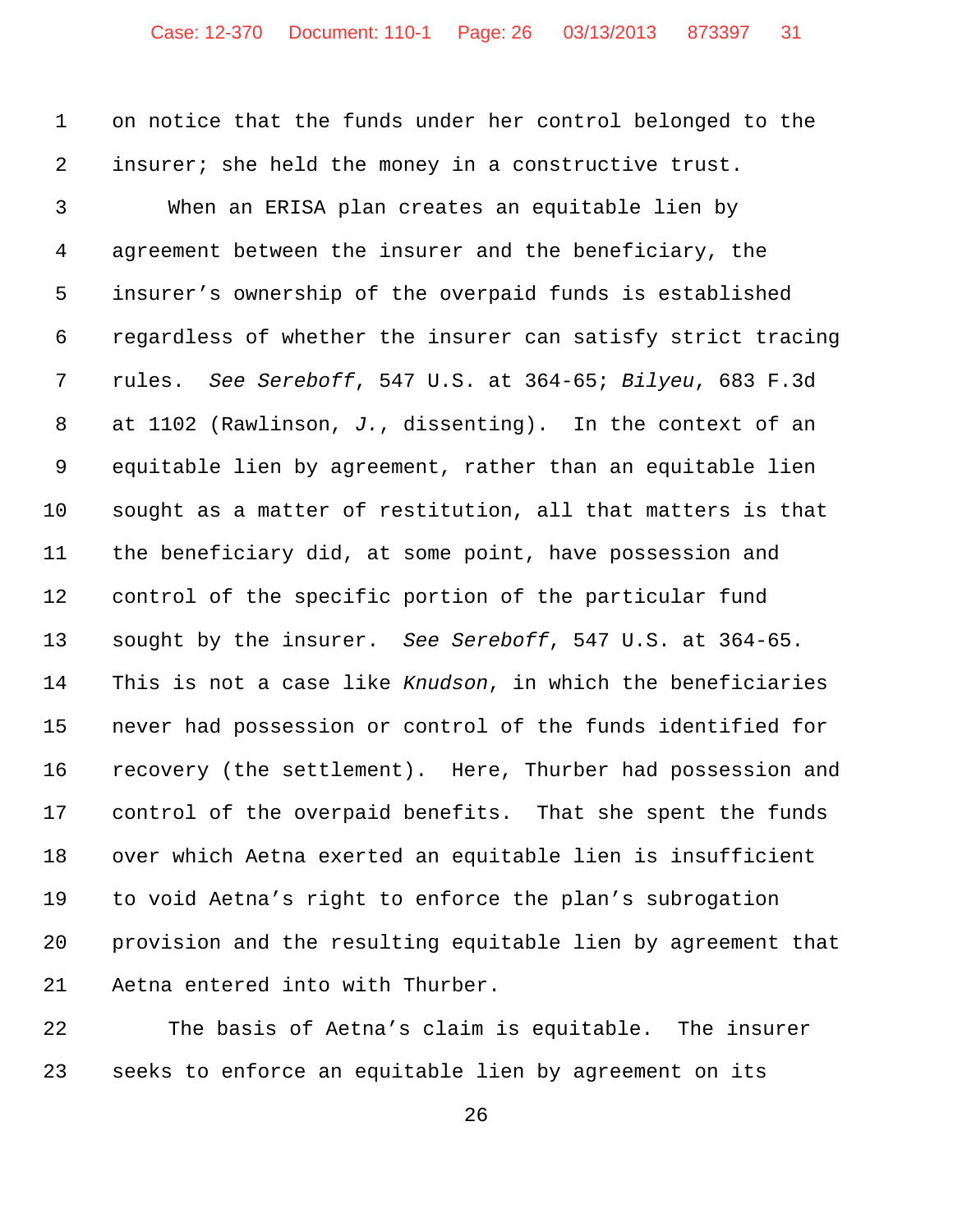property – the overpaid funds that Thurber received. For this reason, Thurber's reliance on *Fehn v. Group Long Term Disability Plan for Employees of JP Morgan Chase Bank*, No. 07 Civ. 8321(WCC), 2008 WL 2754069 (S.D.N.Y. June 30, 2008), is misplaced. In *Fehn*, the plaintiff received disability benefits that erroneously contained salary-continuation payments, for which the plaintiff was not eligible, resulting in a significant overpayment. 2008 WL 2754069, at \*1. Unlike the insurer in *Sereboff*, because JP Morgan Chase paid the excess funds in error (believing that the plaintiff was entitled to salary-continuation benefits when, in fact, she was not), the company was asserting a contract claim for money paid by the plan in excess of its terms. It was not seeking recovery of funds held by the defendant that 15 replicated proper plan payments from third parties.<sup>3</sup> Id. at \*4. Thus, the action was legal, rather than equitable. The district court's conclusion that it lacked subject matter jurisdiction over Aetna's counterclaim rested in part

on its belief that the language contained in Aetna's SPD

 To the extent that the district court in *Fehn* rested its decision on the insurer's inability to "identify segregated funds in plaintiff's possession," 2008 WL 2754069, at \*4, we disagree. See *supra* our discussion of *Cusson*, 592 F.3d at 230, and *Funk*, 648 F.3d at 194-95.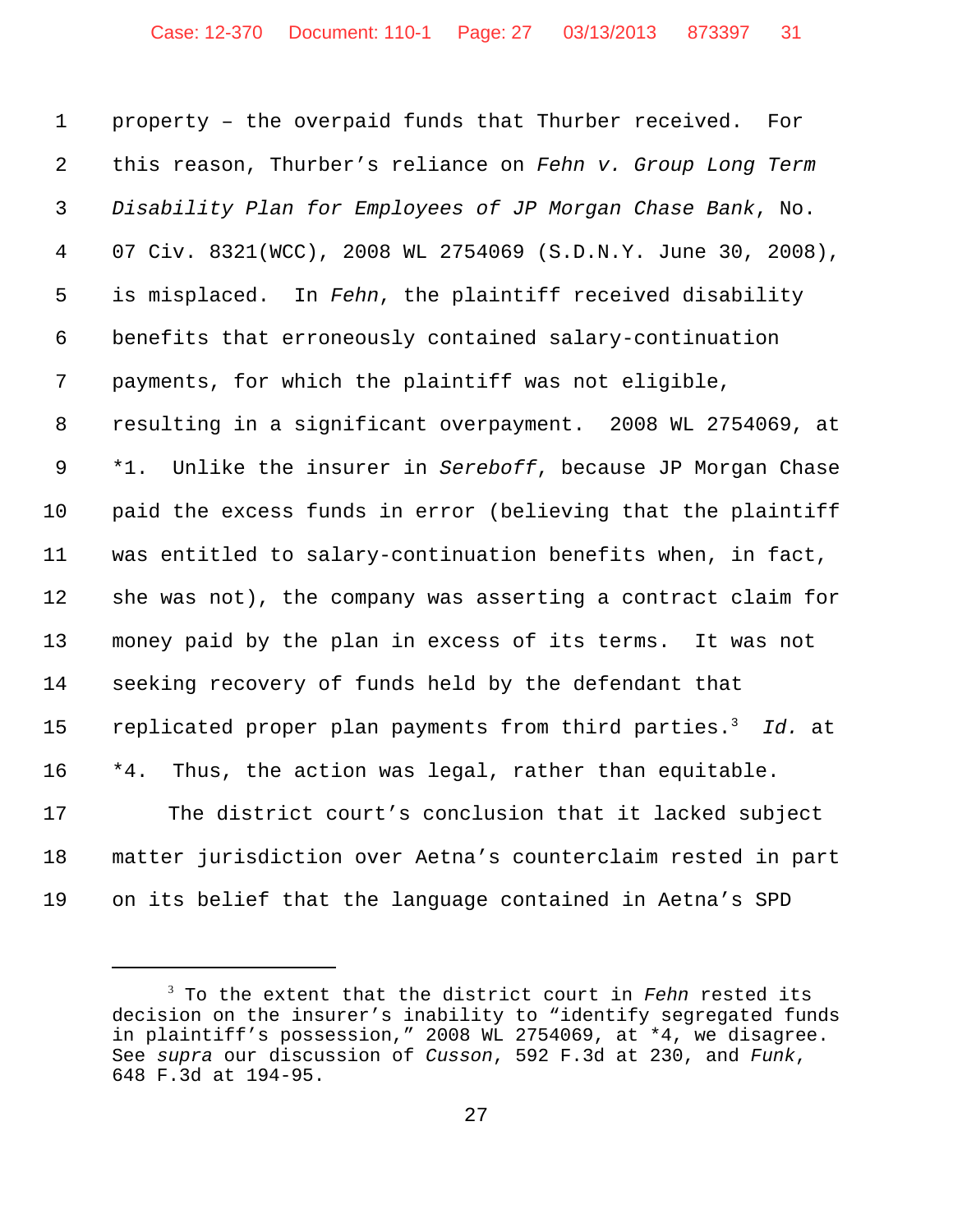substantively differed from language in the plans at issue in *Sereboff* and *Cusson*. Aetna's SPD provides that the insurer "may" reduce benefits if a beneficiary receives other income, and "may" require the beneficiary to return any benefits subsequently rendered overpayments. The district court emphasized that the SPD's use of the word "may" "implies a discretionary act, not a conclusive right to the funds." According to the court, this converts Aetna's right to restitution of overpaid benefits into a contractual and legal right, rather than an equitable one. This strikes us as being overly formalistic.

 In *Sereboff*, the plan's subrogation language specified the insurer's "right to recover any payments made to you or your dependent by a third party." *Mid Atl. Med. Servs., Inc. v. Sereboff*, 303 F. Supp. 2d 691, 698 (D. Md. 2004). In *Cusson*, the plan gave the insurer "the right to recovery of such overpayments" if a participant received an overpayment on her claim from any source. *Cusson*, 592 F.3d at 230. The district court here cited to these plans as "requir[ing]" beneficiaries to reimburse overpayments to their insurers. But whether the plan "requires" a participant to reimburse an insurer or "may[] [r]equire [the beneficiary] to return the overpayment," as one of four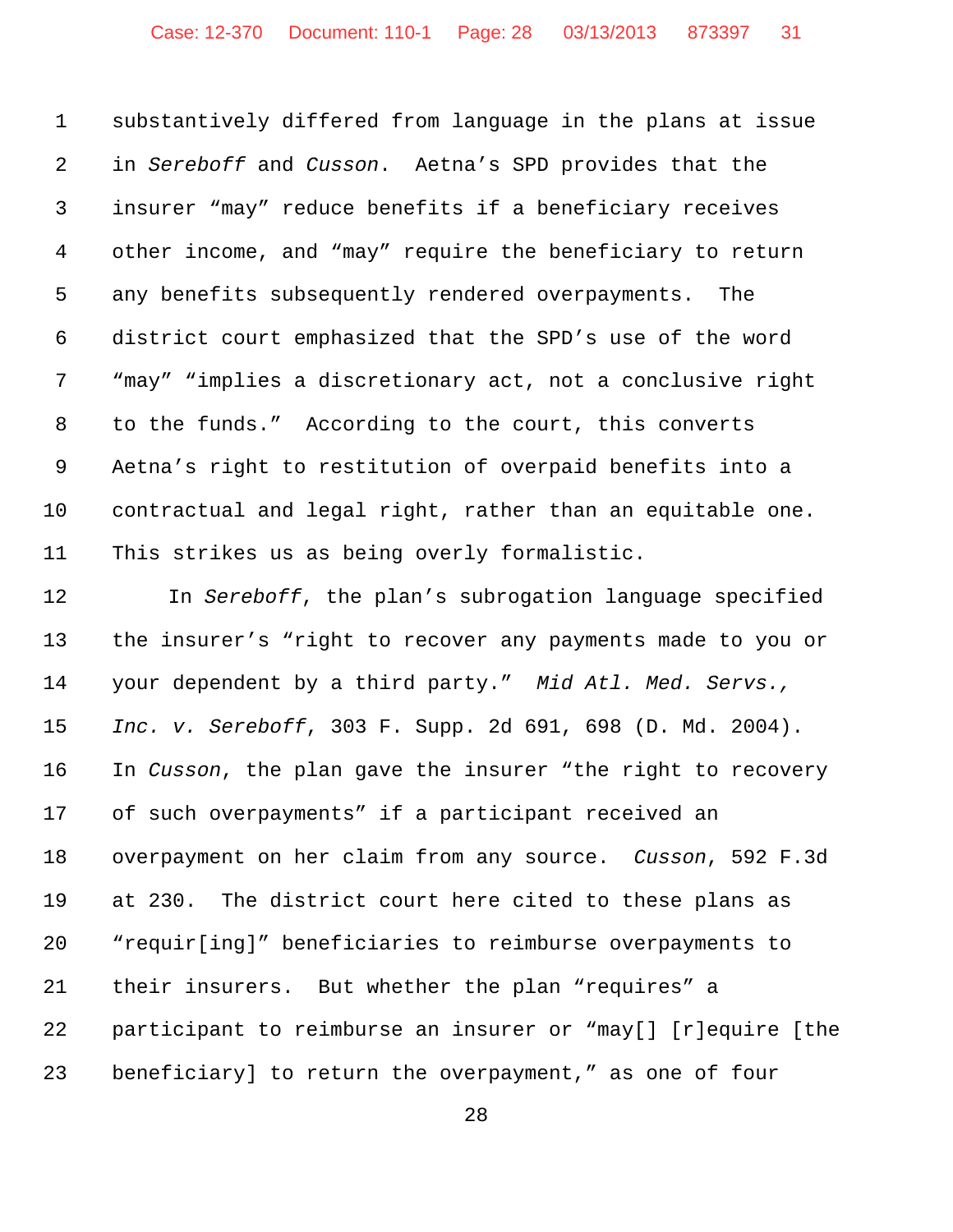options the insurer "may" pursue, is an immaterial distinction. Under either scenario, reimbursement remains dependent on an act committed to the insurer's discretion, namely, requesting or suing for the return of its property. The insurer must still elect to assert its "right to recover." Or, it *may* opt not to pursue this right.

 Likewise, a plan that "may" reduce payments if the beneficiary receives income from other sources adequately reserves the insurer's right to lessen the beneficiary's entitlement to benefits. Here, had Aetna been aware that Thurber was receiving no-fault insurance income while Aetna was still paying short-term disability benefits, the insurer would have had the right to reduce its payments to Thurber, just as it now has the authority to seek return of those overpayments.

 We are not persuaded that a different result is compelled by language in Aetna's SPD distinguishing between benefits that "may" be reduced following receipt of "Other Income Benefits" and benefits that "will" be reduced following receipt of income from a part-time return to work. Although we note that Aetna's decision to use two different phrases could signify a meaningful difference, we believe that the insurer's election here is sensible in light of the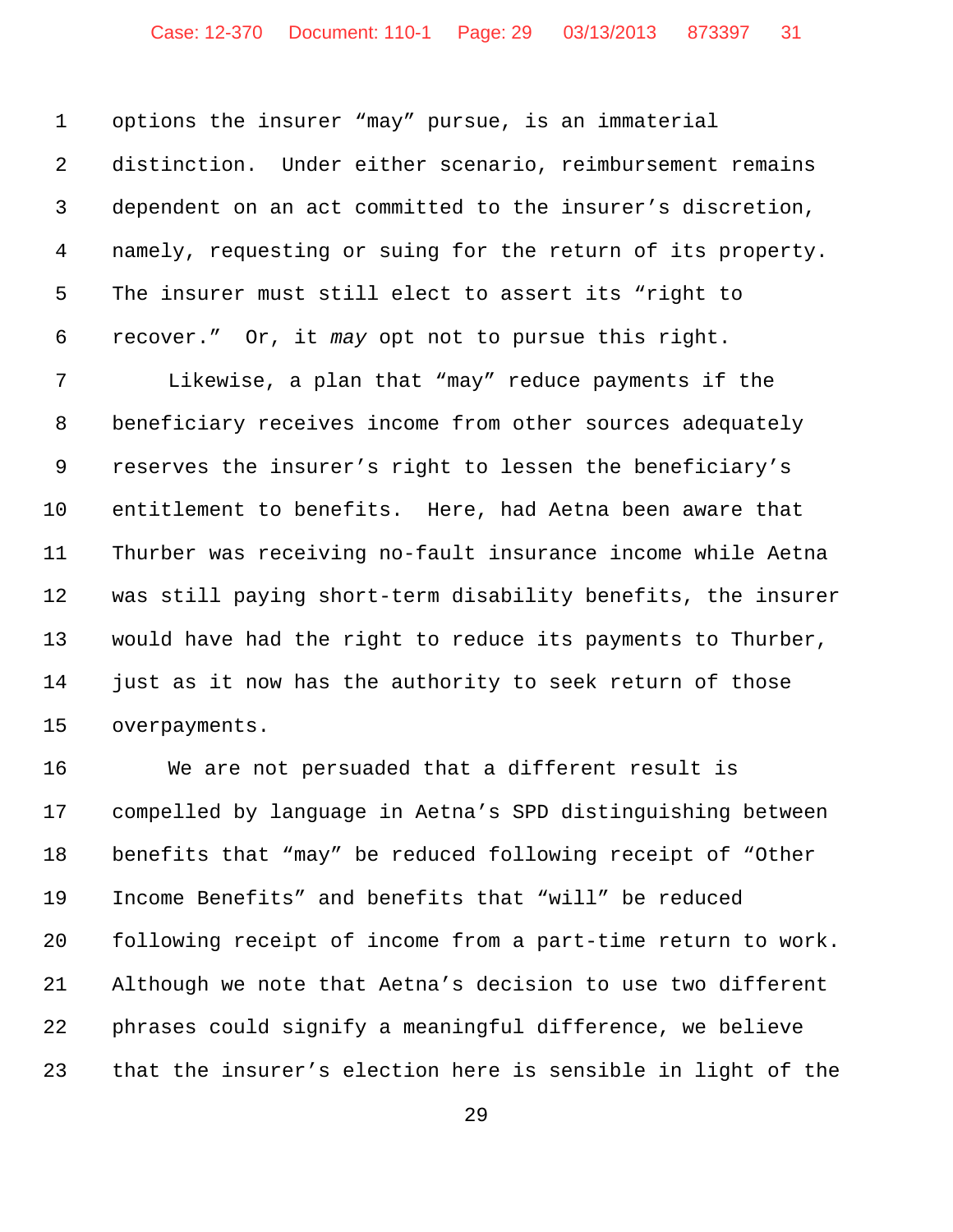purpose behind disability benefits: supporting individuals who are unable to work by reason of their impairment. Receiving income from a part-time return to work undermines the very basis for receiving disability benefits; the benefits should never have been paid. Benefits that are overpaid by virtue of the beneficiary receiving additional payments from a third party simply render some portion of the ERISA benefits unnecessary after the fact. Because Aetna had the right to reduce Thurber's short-term disability benefits at the time she received them, Aetna now retains the right under its subrogation provision to compel return of the overpayments.

 Thus, the language in Aetna's plan puts a beneficiary on notice that any overpayments she receives belong to Aetna 15 by virtue of an equitable lien by agreement.<sup>4</sup> That the participant takes immediate possession of the overpayments (and perhaps even keeps possession for a certain period of time) has no bearing on Aetna's right to the property nor on its ability to seek return of the overpayments. We note in

 Although Thurber did not raise this point in connection with Aetna's counterclaim, even if she never received the SPD, Thurber admitted to possessing the Booklet containing the following language: "[o]ther income benefits . . . will reduce the benefit actually payable." (Doc. #40, Ex. A, 5.)